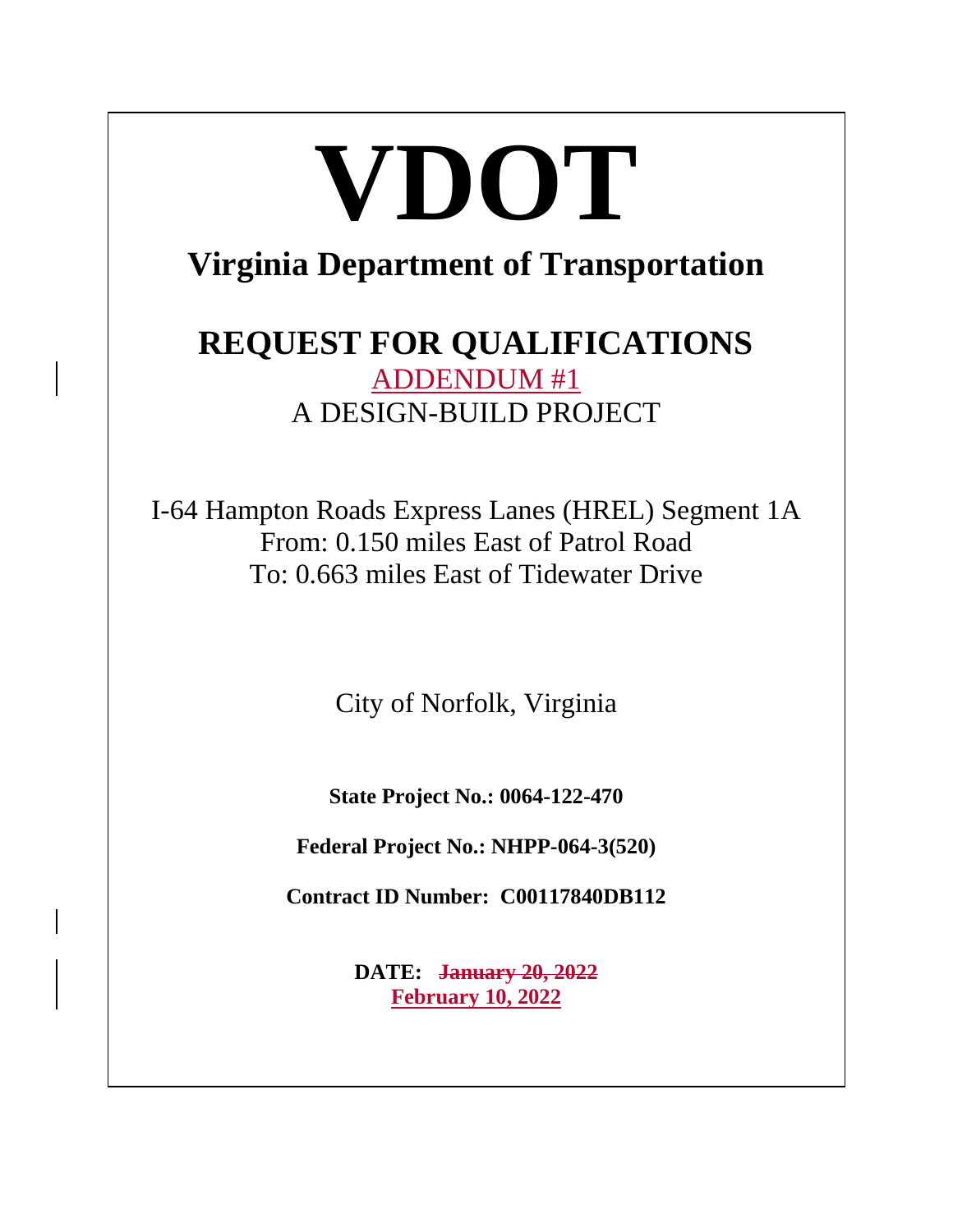# **TABLE OF CONTENTS**

| 1.0  |                                                                |  |
|------|----------------------------------------------------------------|--|
| 2.0  |                                                                |  |
| 2.1  |                                                                |  |
| 2.2  |                                                                |  |
| 2.3  |                                                                |  |
| 2.4  |                                                                |  |
| 2.5  |                                                                |  |
| 2.6  |                                                                |  |
| 2.7  |                                                                |  |
| 2.8  |                                                                |  |
| 2.9  |                                                                |  |
| 2.10 | Acknowledgment of Receipt of RFQ, Revisions, and/or Addenda  8 |  |
| 2.11 |                                                                |  |
| 3.0  |                                                                |  |
| 3.1  |                                                                |  |
| 3.2  |                                                                |  |
| 3.3  |                                                                |  |
| 3.4  |                                                                |  |
| 3.5  |                                                                |  |
| 4.0  | EVALUATION OF THE STATEMENTS OF QUALIFICATIONS  17             |  |
| 4.1  |                                                                |  |
| 5.0  | STATEMENT OF QUALIFICATIONS SUBMITTAL REQUIREMENTS  18         |  |
| 5.1  |                                                                |  |
| 5.2  |                                                                |  |
| 6.0  |                                                                |  |
| 7.0  |                                                                |  |
| 7.1  |                                                                |  |
| 7.2  |                                                                |  |
| 8.0  |                                                                |  |
| 9.0  |                                                                |  |
| 10.0 |                                                                |  |
| 11.0 |                                                                |  |
| 11.1 |                                                                |  |
| 11.2 |                                                                |  |
| 11.3 |                                                                |  |
| 11.4 |                                                                |  |
| 11.5 |                                                                |  |
| 12.0 |                                                                |  |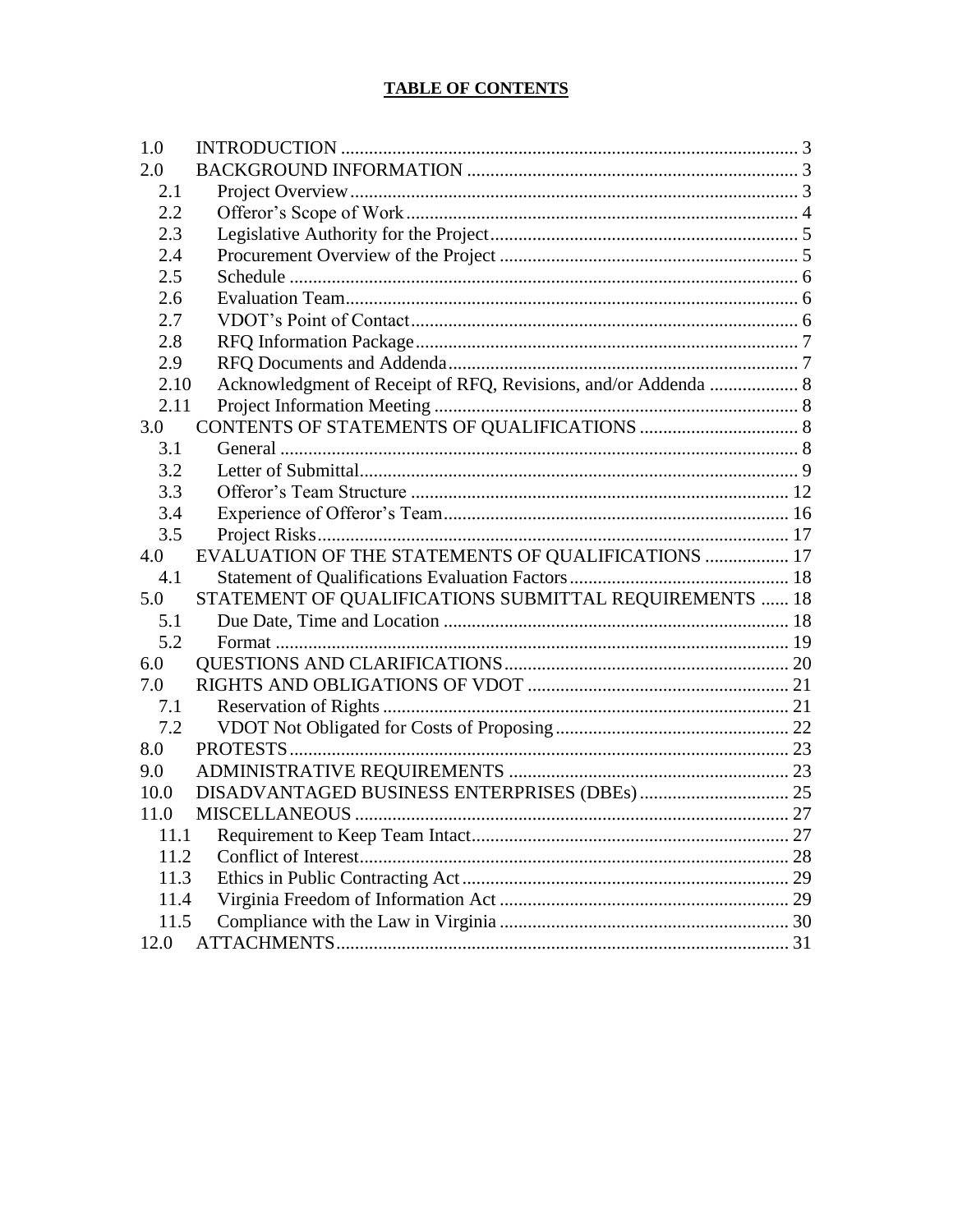#### <span id="page-2-0"></span>**1.0 INTRODUCTION**

The Virginia Department of Transportation (VDOT) submits this Request for Qualifications (RFQ) to solicit Statements of Qualifications (SOQs) from those entities (Offerors) interested in contracting to serve as the Design-Builder for the I-64 HREL Segment 1A (Project). The purpose of this RFQ is to solicit information that will enable VDOT to determine which Offerors: (a) are best qualified to successfully execute the design and construction of the Project; and (b) will be invited to submit proposals in response to VDOT's Request for Proposals (RFP).

Offeror's SOQs will be rated and scored by a VDOT Evaluation Team based upon the evaluation criteria established in this RFQ and in accordance with the Design-Build Evaluation Guidelines, revised September 2019. A copy of the same may be found at *<https://www.virginiadot.org/business/design-build.asp>*.

Offeror's SOQs must meet all requirements established by this RFQ. Requirements of this RFQ generally will use the words "shall", "will", or "must" (or equivalent terms) to identify a required item that must be submitted with an Offeror's SOQ. Failure to meet an RFQ requirement may render an Offeror's SOQ non-responsive while the extent to which an Offeror meets or exceeds evaluation criteria will be rated by the VDOT Evaluation Team and be reflective of the VDOT Evaluation Team's scoring (in their sole discretion) of Offeror's SOQs.

## <span id="page-2-1"></span>**2.0 BACKGROUND INFORMATION**

## <span id="page-2-2"></span>**2.1 Project Overview**

This project is located in the City of Norfolk. The scope includes repurposing EB and WB I-64 from 0.150 miles East of Patrol Road (MM 276.2) to 0.663 miles East of Tidewater Drive (MM 277.6). The three existing EB and WB general purpose lanes and shoulders will be converted into one high occupancy express managed part time shoulder lane, and three general purpose (GP) lanes. This will provide an express lane option for both directions of I-64 in the reversible toll lane section. The eastern end of the project will connect to three general purpose lanes. The western end of the project will connect to a typical section with two high occupancy express lanes and two general purpose lanes. The proposed improvements include rehabilitation of the existing shoulders in each direction.

This section of interstate includes three mainline bridges to be widened and rehabilitated and one double 8'x 8' box culvert carrying drainage beneath I-64. These bridges are the the I-64 EB mainline bridge over Granby Street, I-64 Reversible Lanes bridgeEB mainline bridge over I-564, the WB and I-64 EB mainline bridge over E. Little Creek Road. bridge and the WB Granby Street bridge. In addition, the I-64 EB and WB mainline bridges over Tidewater Drive will be widened and rehabilitated. The I-64 EB bridge over the Tidewater Drive WB ramp will be rehabilitated but will not be widened. Concrete barrier will be constructed on the I-64 Reversible Lanes bridge over I-564.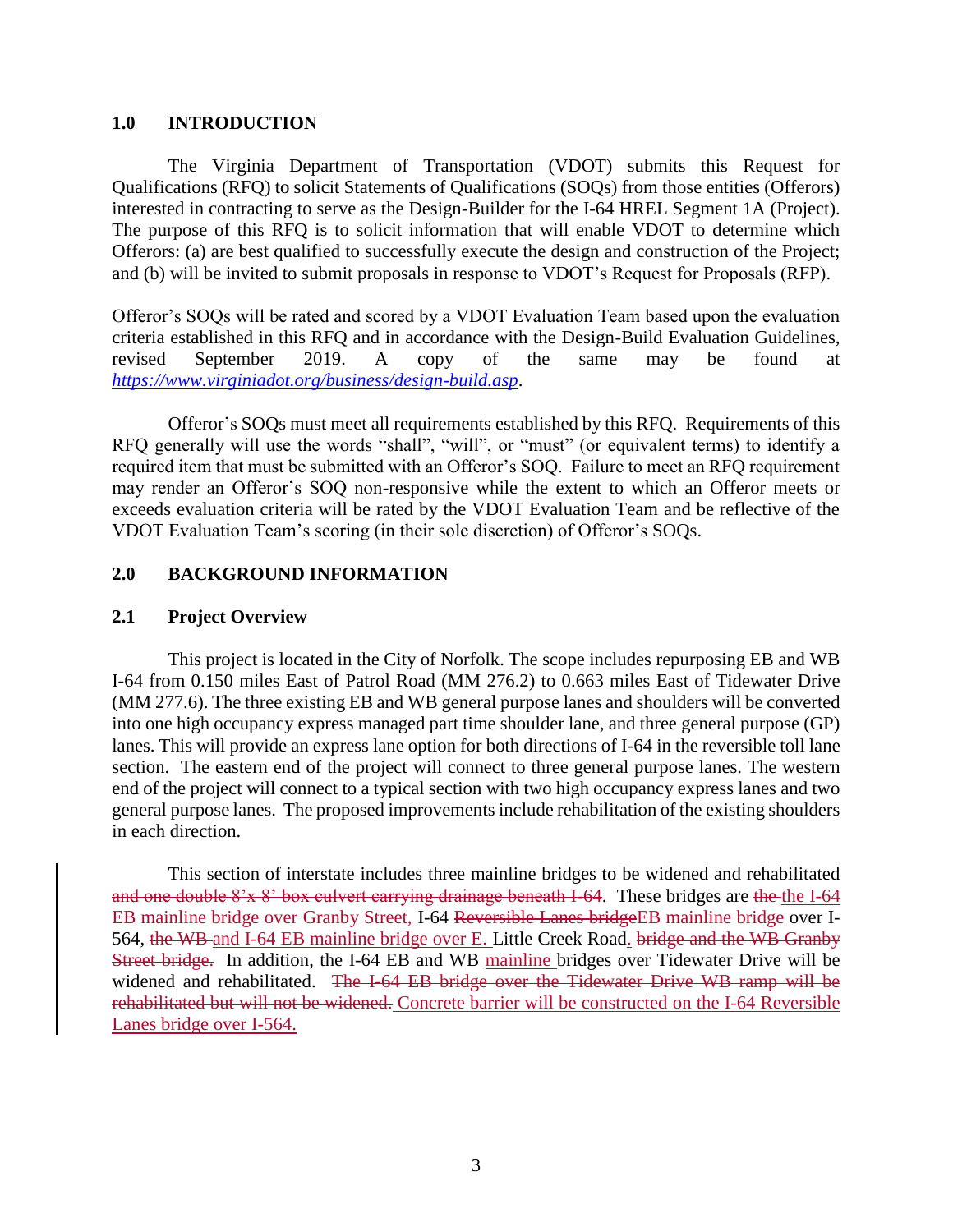The widening is expected to occur mostly in the median of the existing interstate to limit the amount of right of way required to construct the project and avoid impacts to existing interchanges. Interstate ramps will be realigned as needed.

The western termini of the HREL Segment 1A project ties into the Hampton Roads Bridge Tunnel Expansion (HRBT) project that is currently under construction. HREL Segment 1A and the HRBT project will be under construction at the same time, with similar construction completion dates. The HREL Segment 1A project will tie into the two managed lanes on the HRBT project. The coordination with HRBT project will continue through the procurement and construction phase of the HREL Segment 1A project. The Express lanes are expected to be operational through the HREL and HRBT projects in December 2025.

VDOT's current estimated contract value for this Project is approximately \$117,000,000.

#### <span id="page-3-0"></span>**2.2 Offeror's Scope of Work**

The scope of work to be undertaken by the Design-Builder under the design-build contract for this Project will be identified in the RFP. This work includes, among other things all work required to support the design and construction of: (a) roadway; (b) survey; (c) structure and/ or bridge; (d) environmental (e) geotechnical; (f) hydraulics; (g) traffic control devices; (h) transportation management plan; (i) right-of-way; (j) utilities; (k) public involvement/ relations (l) quality assurance and quality control; (m) Intelligent Transportation Systems; (n) signage and lighting; (o) construction engineering and inspection; and (p) overall Project management and (q) soundwalls. Offerors should note that all work performed on this Project must match the survey file datum and working units.

Environmental work shall address all items necessary for the acquisition of water quality permits in the name of the Design-Builder for the Project. Permanent noise mitigation shall be provided in compliance with the Virginia State Noise Abatement Policy and the Highway Traffic Noise Impact Analysis Guidance Manual. The final barrier location(s) and dimension(s) will be determined during the final design noise analysis. A Noise Abatement Design Report (NADR) shall be furnished by the Design-Builder. In accordance with the requirements of the National Environmental Policy Act (NEPA), VDOT anticipates completing Categorical Exclusion for this Project prior to issuance of the RFP. The Design-Builder will be required to fulfill all commitments included in the NEPA Document.

Right-of-way work includes all items necessary to acquire the right-of-way. The Offeror's Right-of-Way team member shall be a VDOT prequalified right-of-way contracting consultant, and must include a VDOT prequalified Fee Appraiser and a VDOT prequalified Review Appraiser. All Right of Way acquisitions and relocations shall be performed in accordance with the VDOT Right of Way Manual and all applicable state and federal laws and regulations.

Utility work includes all items necessary to perform the relocations, adjustments and coordination of utilities.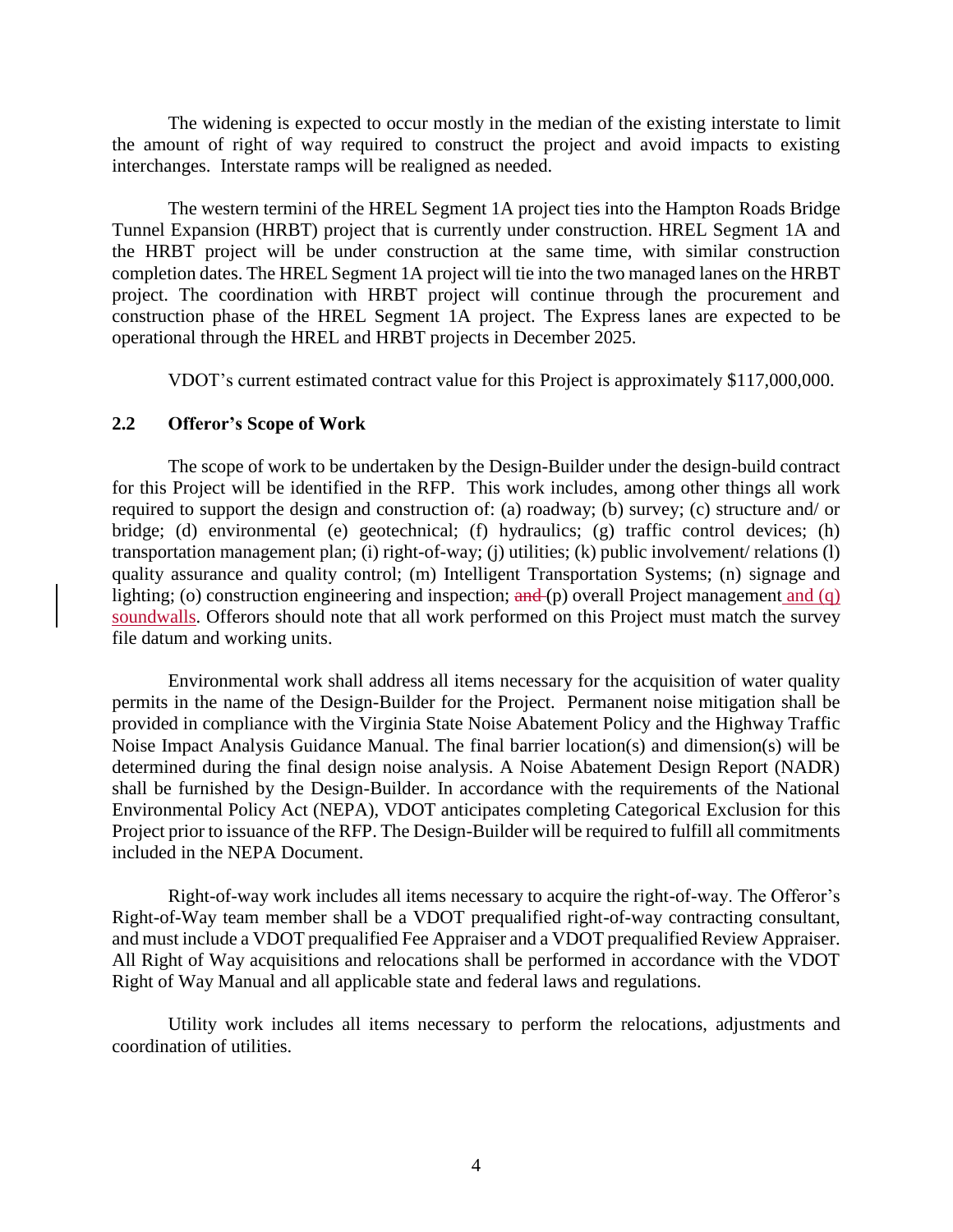Third Party work includes all items necessary for coordination with City of Norfolk and Federal Highway Administration ( FHWA), and development of a Project work-plan and schedule that incorporates Third Party's availability and schedule requirements.

Construction engineering and inspection work includes all items necessary for providing quality assurance and quality control in accordance with VDOT's Minimum Requirements for Quality Assurance and Quality Control for Design-Build and Public-Private Transportation Act Projects, revised July 2018.

Coordination with all third party stakeholders is the responsibility of the Design-Builder.

#### <span id="page-4-0"></span>**2.3 Legislative Authority for the Project**

§ 33.2-209(B) of the *Code of Virginia* authorizes VDOT and the Commonwealth Transportation Board (CTB) to develop and award contracts using the design-build contracting method. In accordance with the law, VDOT completed the Finding of Public Interest (FOPI) dated January 17, 2021. The FOPI is available for review upon request.

#### <span id="page-4-1"></span>**2.4 Procurement Overview of the Project**

VDOT will use a two-phase selection process for the selection of a Design-Builder for the Project. This RFQ represents the first phase in the selection process. VDOT intends to short-list the three (3) highest-ranked Offerors. Only the short-listed Offerors will receive the RFP and be allowed to submit proposals. In the event that three (3) or fewer SOQs are determined to be responsive then those Offerors could be considered short-listed without their SOQs being rated and scored by a VDOT Evaluation Team and be allowed to submit Proposals.

The second phase of the selection process will entail the submission of a Technical Proposal and a Sealed Price Proposal by each short-listed Offeror. While the RFP will contain specific requirements for the Technical and Sealed Price Proposals, as well as specific selection criteria, VDOT anticipates that: (a) Technical Proposals will include, among other things, the Offeror's design/conceptual plans and a Project schedule; and (b) Sealed Price Proposals will include, among other things, the fixed price for the design and construction of the Project. VDOT further anticipates that upon completion of the evaluations of the Technical and Sealed Price Proposals, the Division Administrator for the Alternative Project Delivery Division will recommend the top-ranked Offeror to the Chief Engineer for an award of a fixed price designbuild contract by the CTB.

Alternative Technical Concepts (ATC) will be permitted and considered during the RFP phase of the Project. A copy of VDOT's ATC Process and Procedures may be found at *<https://www.virginiadot.org/business/design-build.asp>*.

Offerors are on notice that VDOT may, in its sole discretion, negotiate and award a designbuild contract to an Offeror if, upon a written determination, VDOT determines that such Offeror is the only Offeror fully qualified to perform the proposed design-build contract, or that such Offeror is clearly more highly qualified than the others under consideration.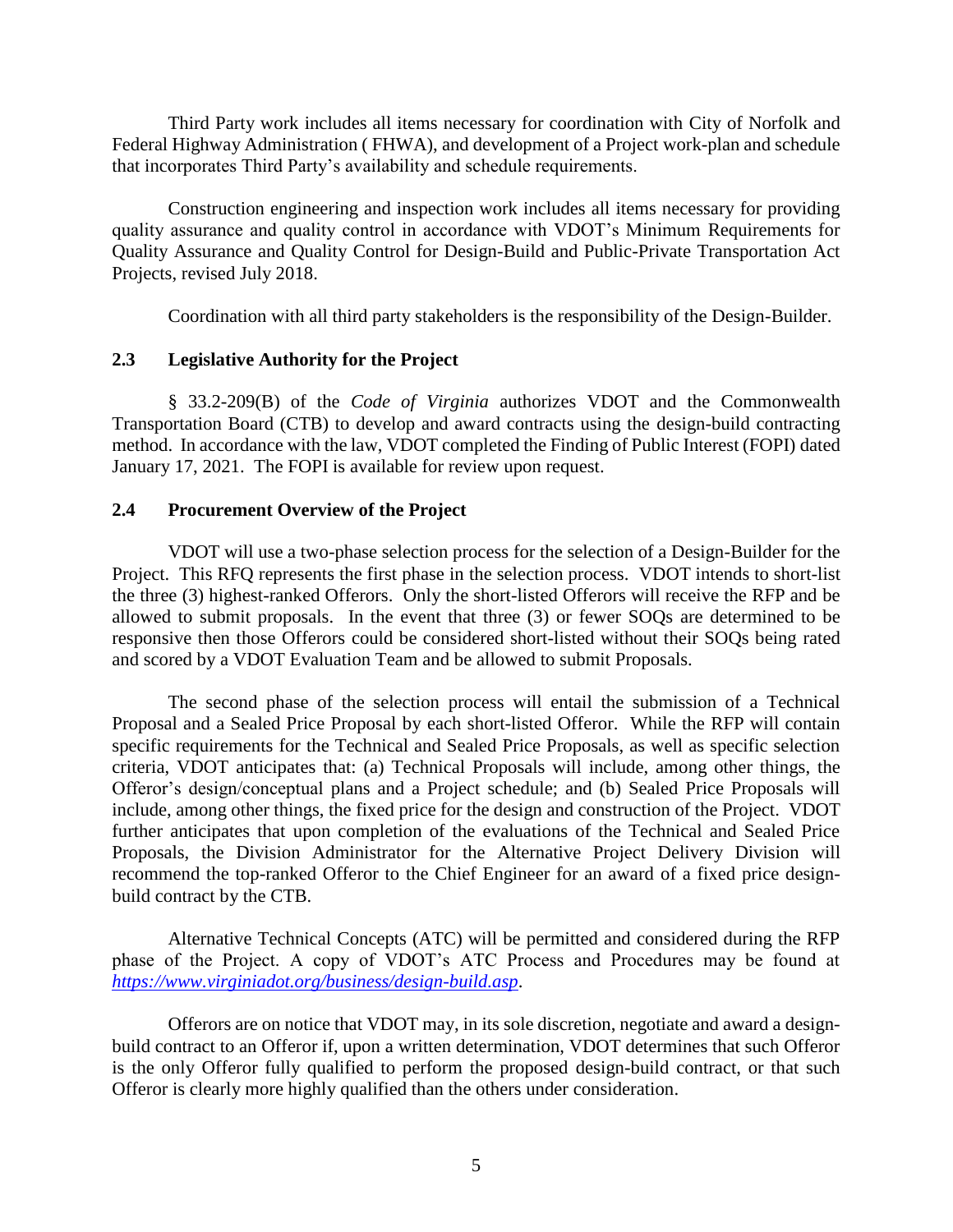#### <span id="page-5-0"></span>**2.5 Schedule**

VDOT currently anticipates conducting this procurement in accordance with the following list of milestones. This schedule is subject to revision and VDOT reserves the right to modify this schedule as it finds necessary, in its sole discretion.

| .1 Advertise RFQ                              | 01/20/2022                                       |
|-----------------------------------------------|--------------------------------------------------|
| .2 RFQ Information Meeting                    | 01/27/2022<br>at 1:30 PM (prevailing local time) |
| .3 Deadline to submit questions               | 02/03/2022<br>at 4:00 PM (prevailing local time) |
| .4 VDOT will respond to questions             | 02/10/2022                                       |
| .5 SOQ Submission Date                        | 03/03/2022<br>at 4:00 PM (prevailing local time) |
| .6 Notification to Offerors of the short-list | 04/20/2022                                       |
| .7 Anticipated RFP Release Date               | 04/27/2022                                       |
| .8 Technical Proposals are due                | 08/10/2022                                       |
| .9 Price Proposals are due                    | 09/15/2022                                       |
| .10 Anticipated Award Date                    | 10/19/2022                                       |
| .11 Final Completion                          | December 2025                                    |

#### <span id="page-5-1"></span>**2.6 Evaluation Team**

An Evaluation Team will be appointed by VDOT to rate and score the SOQs. In addition to the appointed Evaluation Team, VDOT may use any appropriate technical resources to provide assistance in evaluating the submittals.

# <span id="page-5-2"></span>**2.7 VDOT's Point of Contact**

VDOT's sole point of contact (POC) for matters related to the RFQ shall be Bryan W. Stevenson, P.E., DBIA. VDOT's POC is the only individual authorized to discuss this RFQ with any interested parties, including Offerors. All communications with VDOT's POC about the Project or this RFQ shall be in writing, as required by applicable provisions of this RFQ.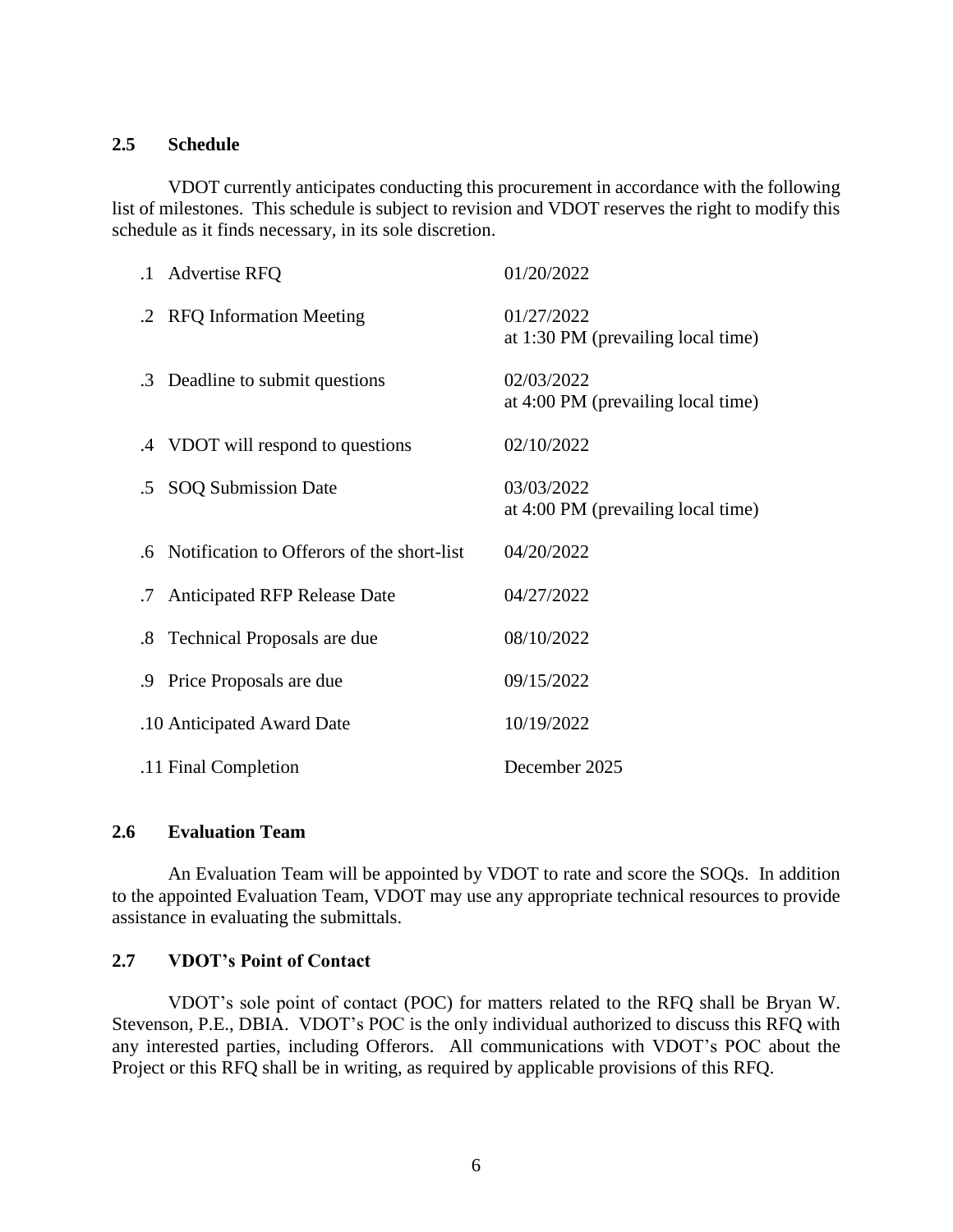| Name:    | Bryan W. Stevenson, P.E., DBIA               |
|----------|----------------------------------------------|
| Address: | <b>Alternative Project Delivery Division</b> |
|          | Virginia Department of Transportation        |
|          | 1401 East Broad Street                       |
|          | Richmond, VA 23219                           |
| Phone:   | $(804) 786 - 6929$                           |
| Email:   | Bryan.Stevenson@vdot.virginia.gov            |

VDOT disclaims the accuracy of information derived from any source other than VDOT's POC, and the use of any such information is at the sole risk of the Offeror.

All written communications to VDOT from Offerors shall specifically reference the correspondence as being associated with "**I-64 Hampton Roads Express Lanes (HREL) Segment 1A, RFQ No.: C00117840DB112**."

#### <span id="page-6-0"></span>**2.8 RFQ Information Package**

Interested Offerors can download RFQ Information package from Bid Express (bidexpress.com) or from http://www.virginiadot.org/business/request-for-qualifications.asp.

- 1. RFQ Conceptual Plans
- 2. As-Built plans
- 3. Categorical Exclusion, dated December 20, 2021
- 4. Existing Topographical Survey
- 5. Utility Survey
- 6. Hampton Roads Regional Express Lanes Network- Traffic Operations and Safety Analysis Memorandum
- 7. Tolling Schematic
- 8. Geotechnical information

Offerors shall note that the RFQ Information Package is being provided for informational purposes only and all documents included therein are subject to change; therefore, these documents shall not be relied upon for the purposes of developing a Proposal.

#### <span id="page-6-1"></span>**2.9 RFQ Documents and Addenda**

 The RFQ Documents and Addenda, if any, will be posted on the VDOT website at *<https://www.virginiadot.org/business/request-for-qualifications.asp>* and on Bid Express (bidexpress.com).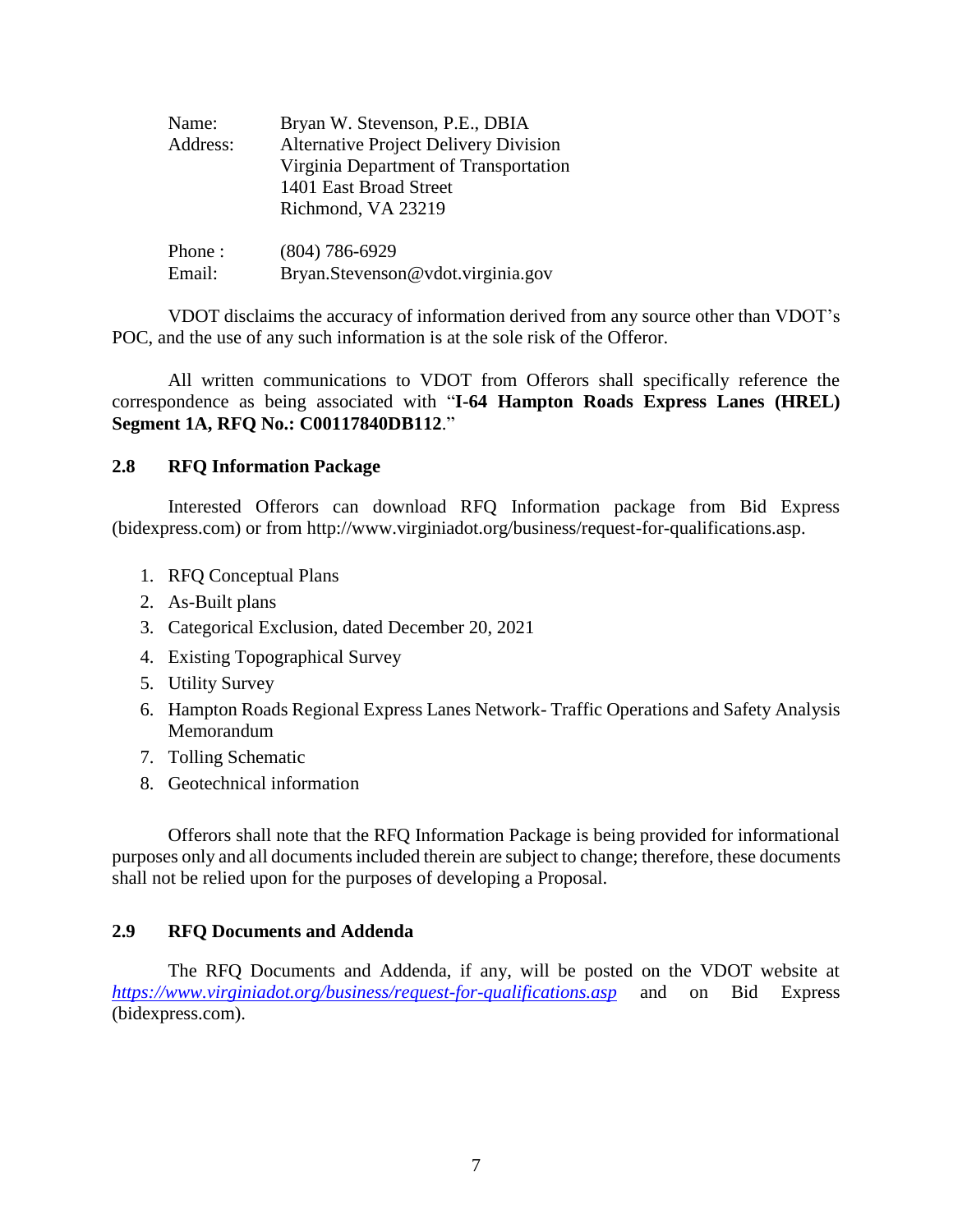#### <span id="page-7-0"></span>**2.10 Acknowledgment of Receipt of RFQ, Revisions, and/or Addenda**

Offeror shall provide to VDOT the Acknowledgement of RFQ, Revisions, and/or Addenda (Form C-78-RFQ), set forth as Attachment 2.10, signed by the Offeror's Point of Contact or Principal Officer with submission of the SOQ, which will serve as acknowledgement that the Offeror has received this RFQ.

# <span id="page-7-1"></span>**2.11 Project Information Meeting**

VDOT will hold a virtual Project Information Meeting for potential Offerors on the date and time set forth in Section 2.5.

Interested Offerors can join the meeting using the following link:

<https://covaconf.webex.com/covaconf/j.php?MTID=m53f09c962cea8ccd99d4cd9885787e9d>

## OR

Join using following dial in information:

Join by phone: +1-517-466-2023 (US Toll); +1-866-692-4530 (US Toll Free) Access code: 2420 668 8158

# <span id="page-7-2"></span>**3.0 CONTENTS OF STATEMENTS OF QUALIFICATIONS**

This Section describes specific information that must be included in the Statements of Qualifications. The format for the presentation of such information is described in Section 5.2.

# <span id="page-7-3"></span>**3.1 General**

**3.1.1** The RFQ phase of the procurement process is intended to enable Offerors to demonstrate their qualifications to perform the Project, and to enable VDOT to evaluate those qualifications in arriving at a short-list. Offerors are advised that the SOQ should include specific information that will demonstrate the qualifications and experience required by this RFQ. Offerors should note that it is not the intent of VDOT to receive Project-specific design or engineering recommendations as part of this RFQ.

**3.1.2.** The SOQ will consist of all information required under this Section. Offerors shall complete the SOQ Checklist, Attachment 3.1.2, and include it in their SOQs. The purpose of the SOQ Checklist is to aid the Offeror in ensuring all submittal requirements have been included in the Offeror's SOQ and to provide a page reference indicating the location of each submittal requirement in the SOQ.

**3.1.3.** Offerors shall be aware that VDOT reserves the right to conduct an independent investigation of any information, including prior experience, identified in a Statement of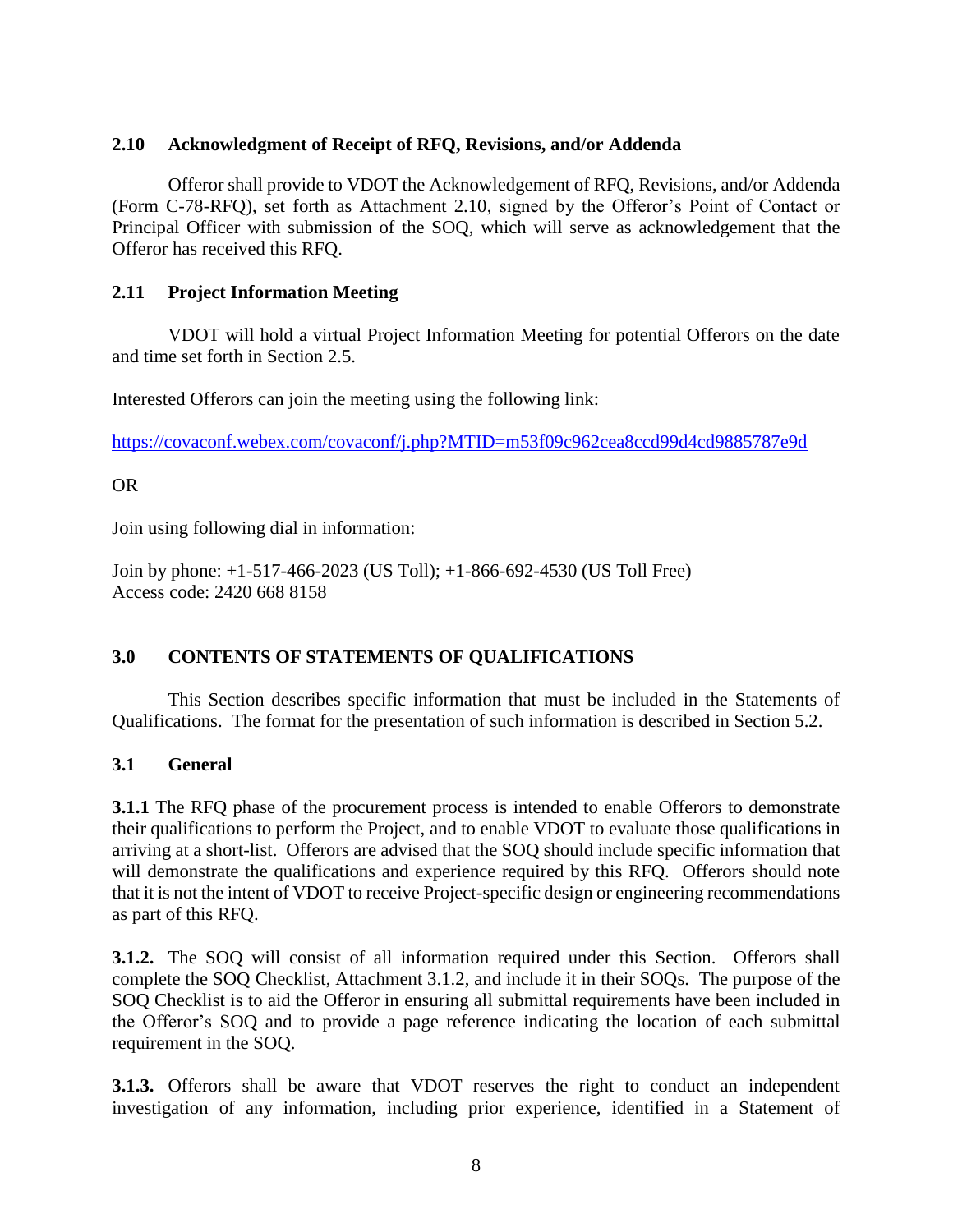Qualifications by contacting project references, accessing public information, contacting independent parties, or any other means. VDOT also reserves the right to request additional information from an Offeror during the evaluation of that Offeror's SOQ.

**3.1.4.** If the Offeror has concerns about information included in its Statement of Qualifications that may be deemed confidential or Proprietary, the Offeror shall adhere to the requirements set forth by Section 11.4.2.

# <span id="page-8-0"></span>**3.2 Letter of Submittal**

**3.2.1** The Letter of Submittal shall be on the Offeror's letterhead and identify the full legal name and address of the Offeror. The Offeror is defined as the legal entity who will execute the Contract with VDOT. The Letter of Submittal shall be signed by an authorized representative of Offeror's organization.

All VDOT design-build agreements are subject to VDOT's Standard Contract Documents (RFP Part 3, 4, 5 and Exhibit 1 to Part 3), and are non-negotiable. VDOT's Standard Contract Documents can be obtained using the following link: *[https://www.virginiadot.org/business/design](https://www.virginiadot.org/business/design-build.asp)[build.asp](https://www.virginiadot.org/business/design-build.asp).* By submitting and signing this Letter of Submittal, the Offeror is in agreement to comply with these Contract Documents.

**3.2.2** Identify the name, title, address, phone and fax numbers, and e-mail address of an individual who will serve as the Point Of Contact for the Offeror.

**3.2.3** Identify the name, address and telephone number of the individual who will serve as the Principal Officer of the Offeror (e.g., President, Treasurer, Chairperson of the Board of Directors, etc.).

**3.2.4** Identify whether the Offeror will be structured as a corporation, limited liability company, general partnership, joint venture, limited partnership or other form of organization. Identify the team members who will undertake financial responsibility for the Project and describe any liability limitations. If the Offeror is a limited liability company, partnership or joint venture, describe the bonding approach that will be used and the members of such organizations who will have joint and several liability for the performance of the work required for the Project. A single 100% performance bond and a single 100% payment bond shall be provided regardless of any co-surety relationship.

In order to prequalify as a Joint Venture a completed "Joint Venture Bidding Agreement" must be submitted to and approved by VDOT prior to Statement of Qualifications (SOQ) submittal due date and evidence of the approval shall be included in the appendix of the SOQ. It should be noted that a Joint Venture is not required to register with the Virginia State Corporation Commission (SCC). Each individual member of the Joint Venture must be registered with the SCC in accordance with § 2.2-4311.2 of the Code of Virginia. As a requirement of prequalification, Joint Venture entities need to be properly established with a federal tax ID number. Specific guidance relative to the prequalification process can be found at the following link: *<https://www.virginiadot.org/business/const/prequal.asp>*.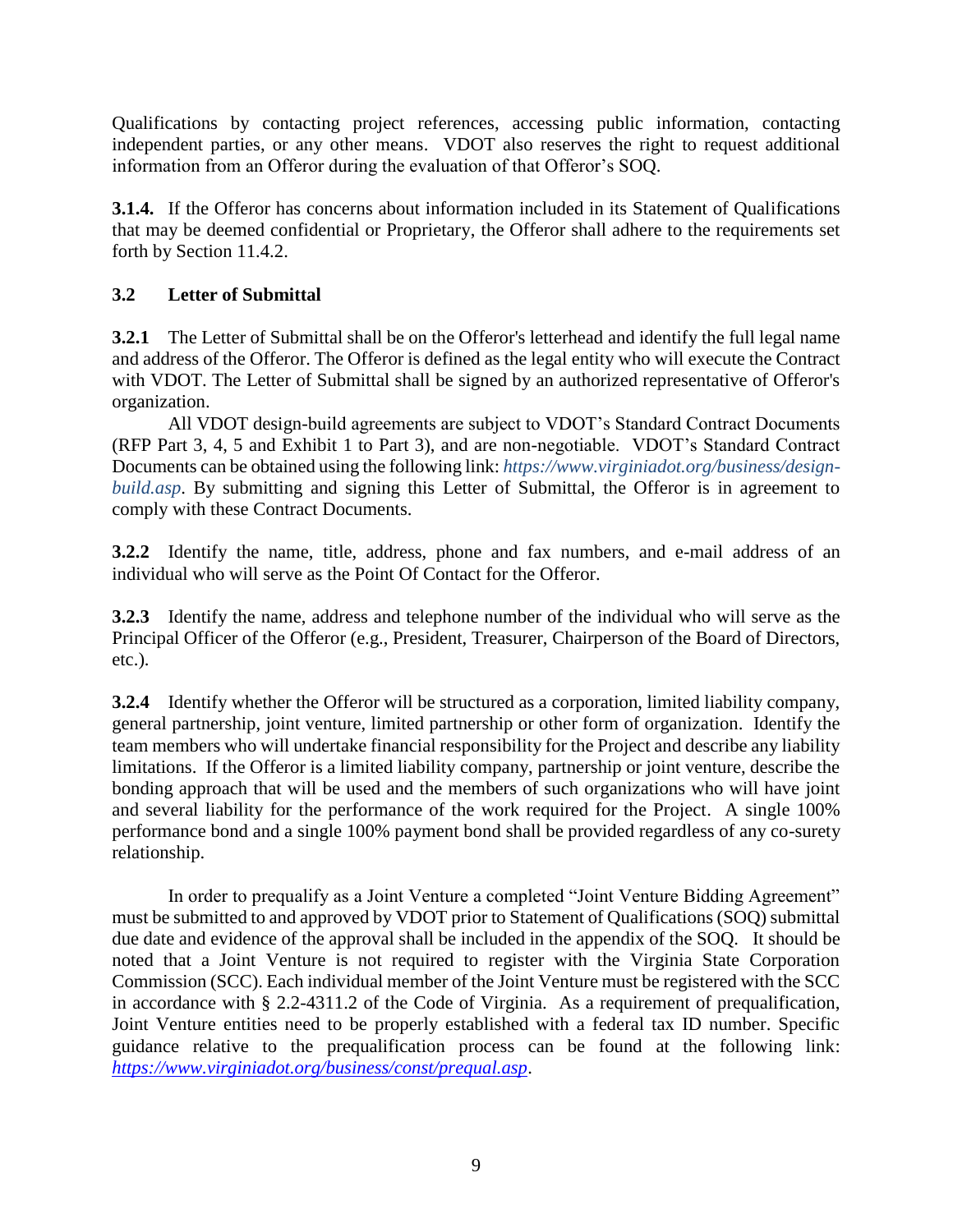VDOT's Construction Division does not provide prequalification certificates for Joint Ventures however, a prequalification number will be issued for the Joint Venture.

**3.2.5** Identify the full legal name of both the Lead Contractor and the Lead Designer for this Project. The Lead Contractor is defined as the Offeror that will serve as the prime/general contractor responsible for overall construction of the Project and will serve as the legal entity who will execute the Contract with VDOT. The Lead Designer is defined as the prime design consulting firm responsible for the overall design of this Project. Only one singular firm shall serve as the Lead Designer.

**3.2.6** Provide the full legal name and address of all affiliated and/or subsidiary companies of the Offeror on Attachment 3.2.6. Indicate which companies are affiliates and which companies are subsidiaries. An affiliate shall be considered as any business entity that is closely associated to another business entity so that one entity controls or has power to control the other entity either directly or indirectly; or, when a third party has the power to control or controls both; or where one business entity has been so closely allied with another business entity through an established course of dealings, including but not limited to the lending of financial wherewithal, engaging in joint ventures, etc. as to cause a public perception that the two firms are one entity. Firms which are owned by a holding company or a third party, but otherwise meet the above conditions and do not have interlocking directorships or joint officers serving, are not considered to be affiliates.

If the Offeror does not have any affiliated and/or subsidiary companies, other than the Offeror's legal business entity, indicate such on Attachment 3.2.6.

The Offeror shall not submit more than one Statement of Qualifications for this Project. If more than one Statement of Qualifications is submitted by an individual, partnership, Corporation, or any party of a Joint Venture, then all Statement of Qualifications submitted by that individual, partnership, Corporation or Joint Venture shall be disqualified. If more than one Statement of Qualifications is submitted by an affiliate or subsidiary company of an individual, partnership, Corporation or any party of a Joint Venture, then all Statement of Qualifications submitted by that individual, partnership, Corporation or Joint Venture shall be disqualified.

**3.2.7** Execute and return the attached Certification Regarding Debarment Form(s) Primary Covered Transactions, set forth as Attachment 3.2.7(a) and Certification Regarding Debarment Form(s) Lower Tier Covered Transactions, set forth as Attachment 3.2.7(b) for the Offeror and any subconsultant, subcontractor, or any other person or entity on the Offeror's organizational chart included in the Statement of Qualification.

If the Offeror and any subconsultant, subcontractor, or any other person or entity are unable to execute the certification, then prospective participant shall attach an explanation to its Certification Regarding Debarment Form. Failure to execute the certification will not necessarily result in denial of award, but will be considered in determining the Offeror's responsibility. Providing false information may result in federal criminal prosecution or administrative sanctions.

**3.2.8** State the Offeror's VDOT prequalification number and current VDOT prequalification status (active, inactive, etc.) in the Letter of Submittal. Provide a copy of the current listing of the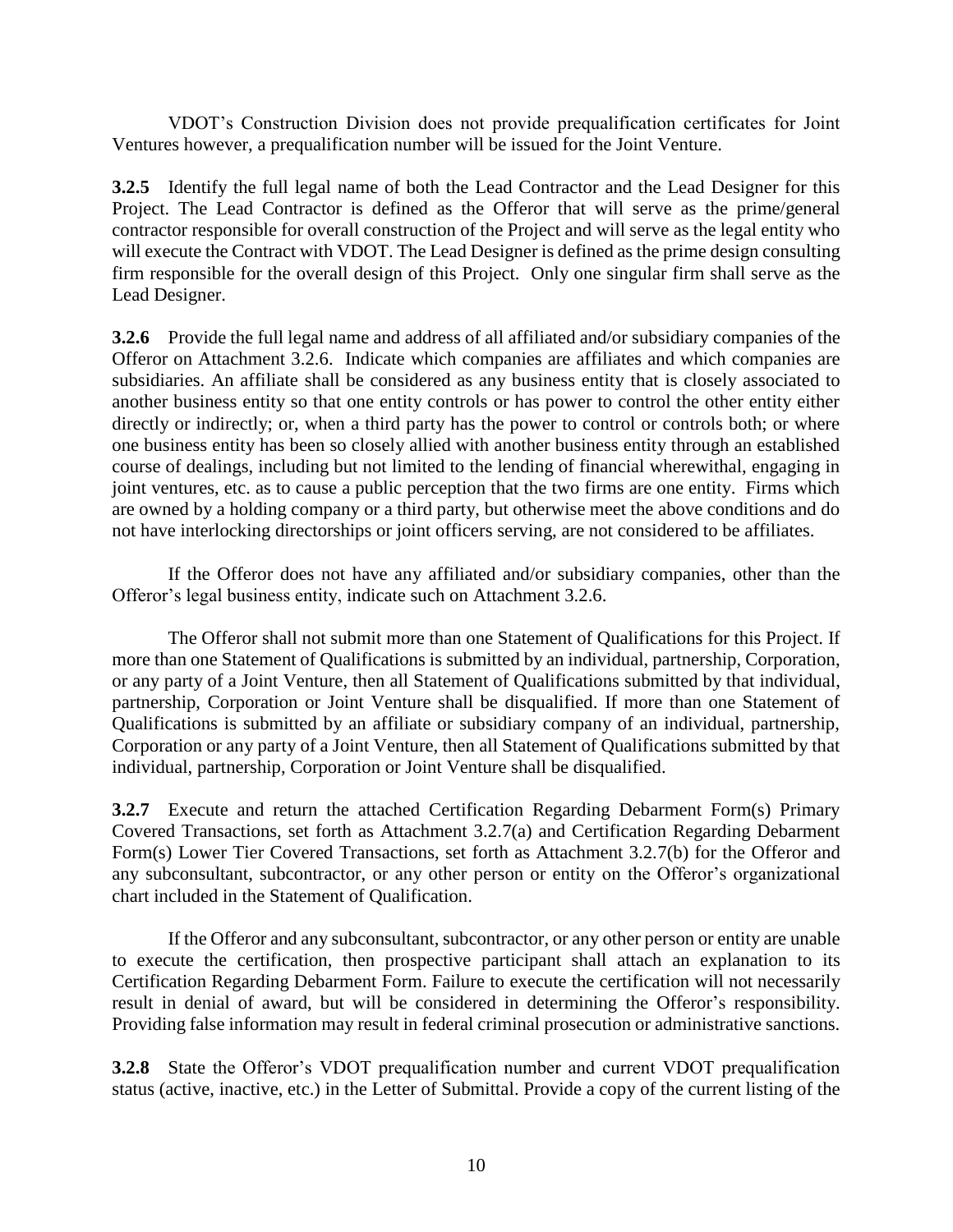Firm's prequalification posted on VDOT's website indicating Offeror is currently prequalified in the appendix of the SOQ. The Offeror must be in good standing and prequalified to bid on the Project as outlined in VDOT's Rules Governing Prequalification Privileges at the time of SOQ submittal. In order to prequalify as a Joint Venture, a completed "Joint Venture Bidding Agreement" must be submitted to and approved by VDOT and evidence of the approval shall be included in the appendix of the SOQ.

**3.2.9** Include a letter from a surety or insurance company (with a Best's Financial Strength Rating of A minus and Financial Size Category VIII or better by A.M. Best Co.) in the appendix of the SOQ stating that the Offeror is capable of obtaining a performance and payment bond based on the current estimated contract value referenced in Section 2.1, which bonds will cover the Project and any warranty periods (per VDOTs Design-Build Standard Template Documents Parts 3, 4 & 5 (*<https://www.virginiadot.org/business/design-build.asp>*)). The letter of surety shall clearly state the rating categorization noted above and reference the estimated contract value as identified in Section 2.1, in a manner similar to the notation provided below:

"*As surety for [the above named Contractor], [XYZ Company] with A.M. Best Financial Strength Rating [rating] and Financial Size Category [Size Category] is capable of obtaining 100% Performance Bond and 100% Labor and Materials Payment Bond in the amount of the anticipated cost of construction, and said bonds will cover the Project and any warranty periods as provided for in the Contract Documents on behalf of the Contractor, in the event that such firm be the successful bidder and enter into a contract for this Project*."

The Surety letter for a Joint Venture Offeror shall be in the name of the Joint Venture entity.

**3.2.10** All business entities on the Offeror's proposed team must comply with the law with regard to their organizational structure, any required registration with governmental agencies and/or entities, and any required governmental licensure, whether business, commercial, individual, or professional in nature, and nothing herein is intended to contradict, nor to supersede, State and Federal laws and regulations regarding the same. All business entities on the Offeror's proposed team shall be eligible at the time of their SOQ submittal, under the law and relevant regulations, to offer and to provide any services proposed or related to the Project. All business entities on the Offeror's proposed team shall satisfy all commercial and professional registration requirements, including, but not limited to those requirements of the Virginia State Corporation Commission (SCC) and the Virginia Department of Professional and Occupational Regulations (DPOR). Full size copies of DPOR licenses and SCC registrations, or evidence indicating the same, should be included in the appendix of the SOQ. Additionally, the following information should be provided on Attachment 3.2.10:

- .1 The SCC registration information for each business entity on the Offeror's proposed team. Provide the name, registration number, type of corporation and status.
- .2 For this Project, the DPOR registration information for each office practicing or offering to practice any professional services in Virginia. Provide the business name, address, registration type, registration number and expiration date.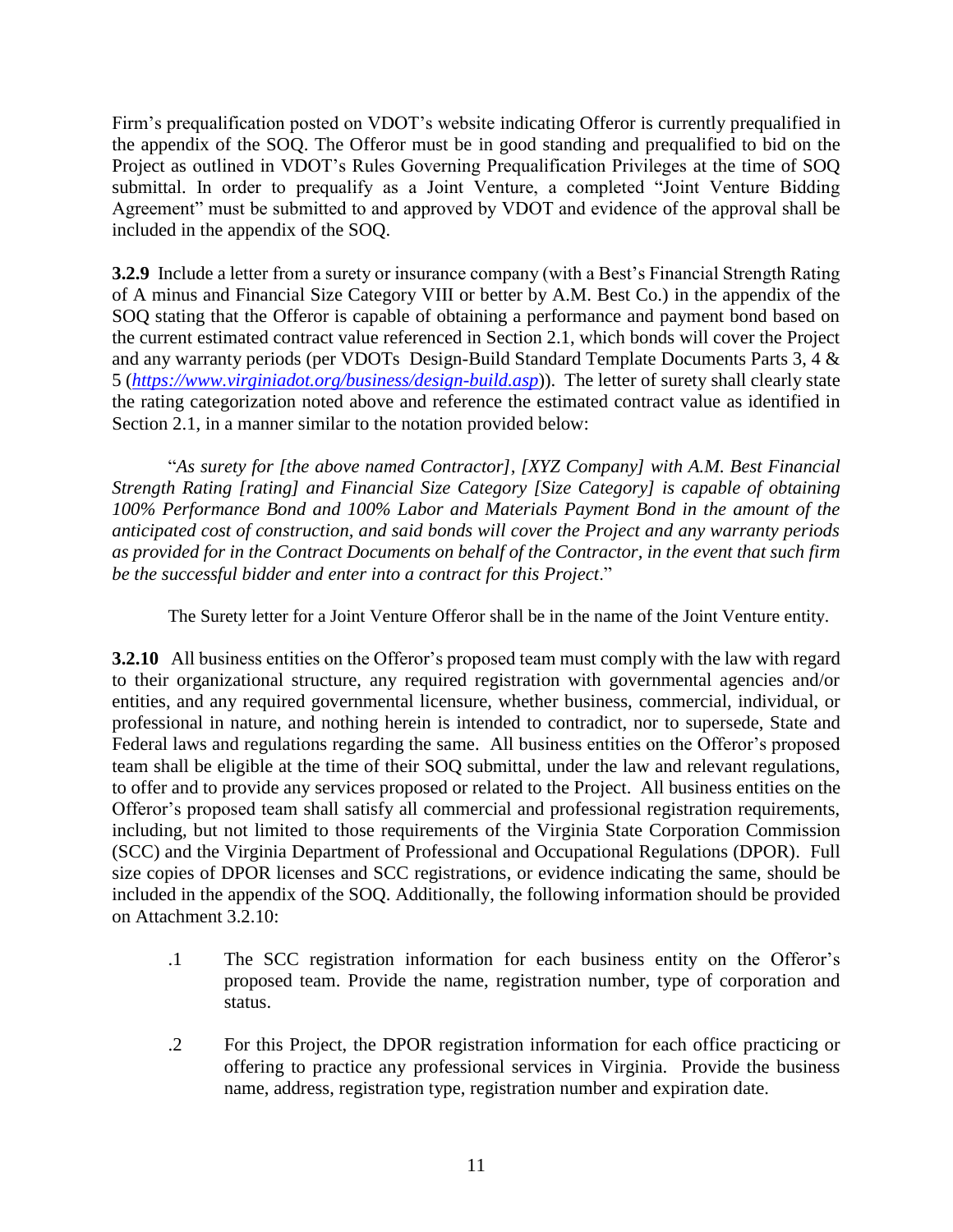- .3 For this Project, the DPOR license for each Key Personnel practicing or offering to practice professional services in Virginia. Provide the name, the address, type, the registration number, expiration date and the office location where each Key Personnel member is offering to practice professional services in Virginia.
- .4 For this Project, the DPOR license for those services not regulated by the Board for Architects, Professional Engineers, Land Surveyors, Certified Interior Designers, and Landscape Architects (i.e. real estate appraisal). Provide the name, address, type, the registration number, and the expiration date of the individual offering services in Virginia.

Failure to comply with the law with regard to those legal requirements in Virginia (whether federal or state) regarding an Offeror's organizational structure, any required registration with governmental agencies and/or entities, and any required governmental licensure, whether business, individual, or professional in nature may render an Offeror's SOQ, in the sole and reasonable discretion of the Department, non-responsive and in that event an Offeror's SOQ may be returned without any consideration or evaluation.

**3.2.11** Provide a written statement within the Letter of Submittal that Offeror is committed to achieving a twelve percent (12%) DBE participation goal for the entire value of the contract.

# <span id="page-11-0"></span>**3.3 Offeror's Team Structure**

The Offeror should provide sufficient information to enable VDOT to understand and evaluate the Offeror's Team. The Offeror should respond to the following:

**3.3.1** Provide the identity of and information about the Key Personnel listed below. Job duties and responsibilities of Key Personnel shall not be delegated to others for the duration of the Design-Build Contract. This information is to be provided on the Key Personnel Resume Form attached hereto as Attachment 3.3.1. Resumes for individuals who are not identified as Key Personnel should not be included in the SOQ. At the time of SOQ submittal, the Key Personnel shall be an employee of the respective firm shown on the Organizational Chart and dedicated to the Project.

This Project allows the use of the Department's Deputy Key Personnel Program to facilitate the growth and promotion of industry staff and provide an opportunity to engage and train the next generation of Key Personnel positions. These positions include: Deputy Design-Build Project Manager (DDBPM), Deputy Quality Assurance Manager (DQAM), and Deputy Design Manager (DDM). Each Shortlisted Offeror will have the opportunity to propose Deputy Key Personnel positions to be included with their Technical Proposal. These positions shall not be shown as part of the SOQ Organizational Chart or discussed anywhere in the SOQ.

.1 **Design-Build Project Manager (DBPM)** – This individual shall be responsible for the overall Project design and construction and shall have the necessary expertise and experience required to supervise and exercise a degree of control of the Work. Work is comprised of all Design-Builder's design, construction, quality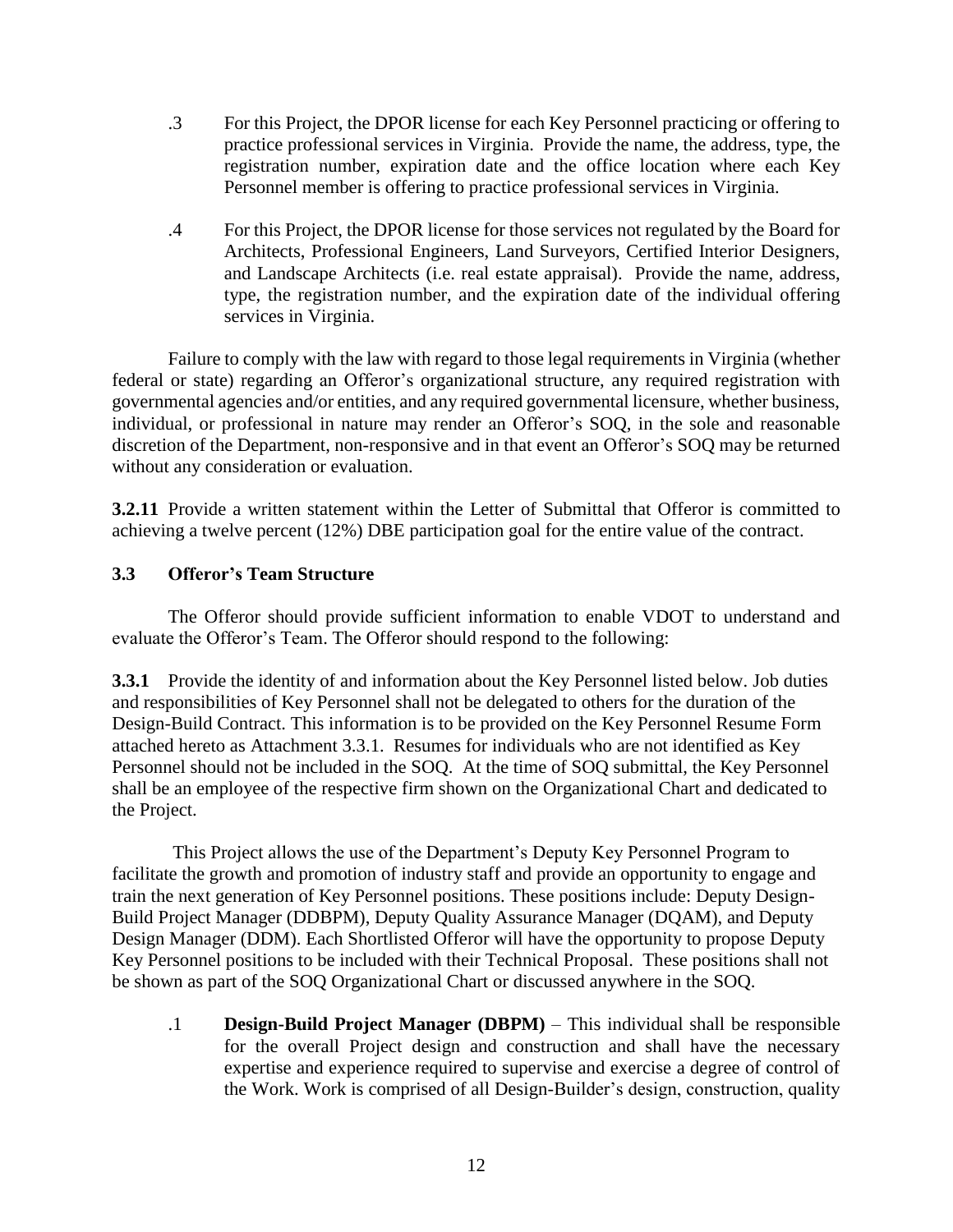management, contract administration and other services required by the Contract Documents, including procuring and furnishing all materials, equipment, services and labor reasonably inferable from the Contract Documents in a timely manner. The individual should be capable of answering questions/inquiries relevant to the project. The DBPM shall be responsible for meeting the Design-Builder's obligations under the Contract and avoiding and resolving disputes under Section 10.2.2 of RFP Part 4 - General Conditions of Contract. This individual shall also coordinate any required public outreach and public meetings. If the Offeror is a Joint Venture then only one individual from the members of the Joint Venture shall be designated as the DBPM.

.2 **Entrusted Engineer in Charge (EIC)**– The EIC is responsible for ensuring, that all engineering work for the Project is integrated, is in conformance with the Contract Documents, and otherwise delivers a safe, constructible, and functional Project. The EIC shall compile the complete, aggregate collection of the final Released for Construction Plans, Specifications and other documents for the entirety of the Work and seal and sign the cover sheet of the aggregate collection of final documents for the Work consistent with the requirements of §18VAC10- 20-760B.2. The EIC also shall compile, seal, and sign the cover sheet of the aggregate collection of final documents for each work package of Final Plan (Stage II) Submissions and Construction Plans submitted to the Department. This individual shall be a registered, licensed, Professional Engineer in the Commonwealth of Virginia and shall be an employee of the Design-Builder.

The EIC shall have the necessary expertise and experience required to ensure that complex engineering decisions involving multi-disciplinary work are made by a professional engineer licensed in the State and that such engineer is well experienced working with the various disciplines involved in such decision. The EIC also shall ensure that all responsible charge engineer work is performed by qualified engineers and otherwise in compliance with Legal Requirements.

The EIC will make engineering decisions as needed for the Project, or otherwise cause such decision to be made by skilled and qualified responsible charge engineers, and ensure that any such decisions relating to one component for the Project are evaluated for impacts to the Project as a whole. The EIC also will ensure that engineering decisions are not made by non-engineers. Consistent with the requirements of 18 VAC §§ 10-20-740.B and -760B.2, the EIC shall be directly involved in or have personal supervisory direction and control authority in making and approving engineering decisions during construction; shall be capable of answering inquiries about all such engineering decisions; shall have the authority to stop work; and shall be assigned to the Project full-time for the duration of the Project once design activities begin. The EIC shall be on site full time from commencement of construction through Final Acceptance of the Project.

The EIC shall be available, or otherwise ensure that responsible charge engineers are available, to take immediate action to resolve matters involving potential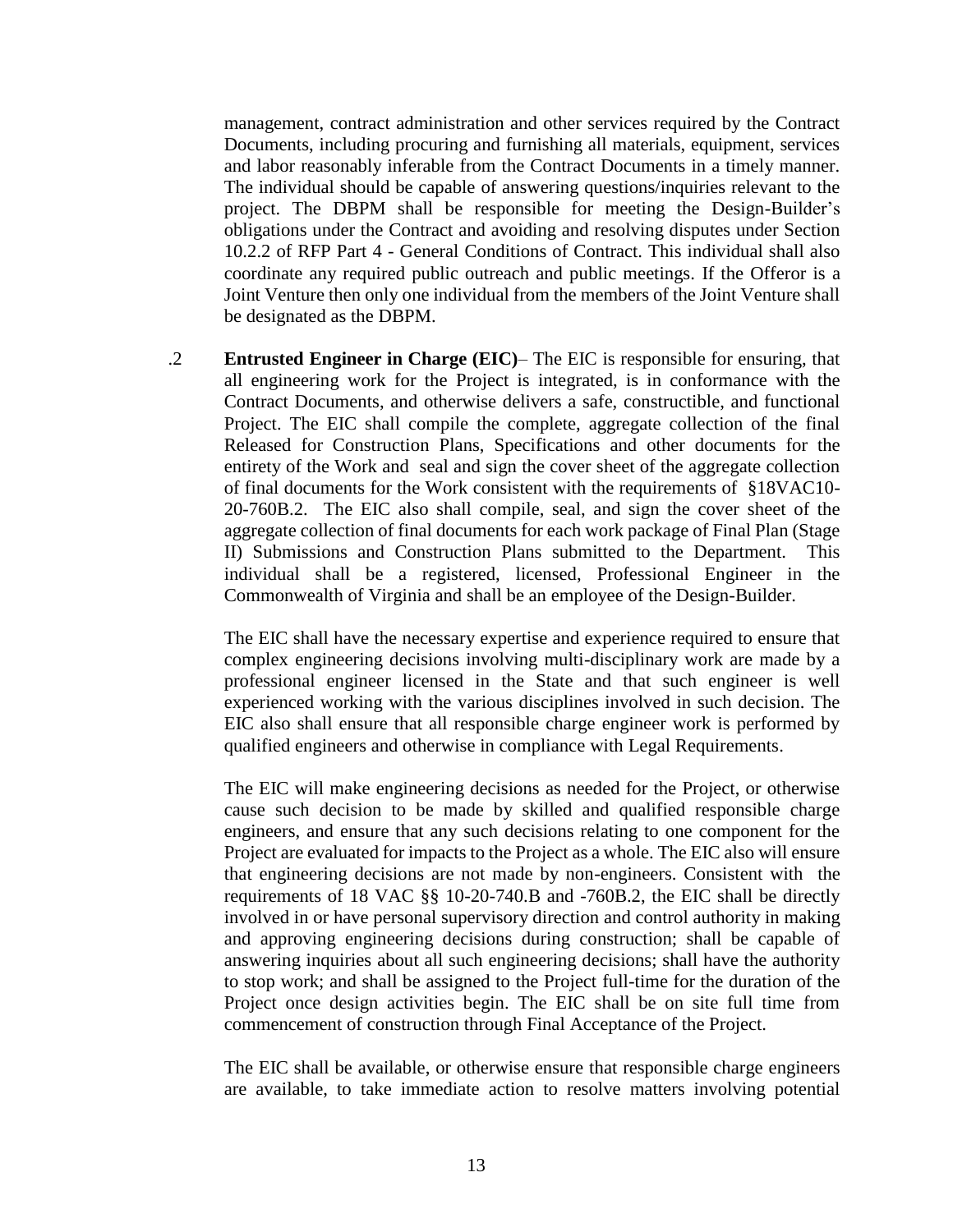hazards. The EIC shall report directly to the Project Manager and shall have direct lines of communication with the Design Manager, Construction Manager, and the Quality Assurance Manager. The EIC's duties are independent of the Design Builder's required Quality Assurance and Quality Control obligations.

The individual serving as the Project Manager or the Design Manager may perform the role of the EIC, provided such individual has the qualifications and requirements described in this Section 3.2.2.2 (Entrusted Engineer in Charge). **Provide a current list of assignments and the anticipated duration of each assignment for all projects in which the EIC is currently obligated.**

- .3 **Quality Assurance Manager (QAM)** This individual **, who will be required to be on the Project site full-time for the duration of construction operations,** shall be from an independent firm that has no contractual relationship and no involvement in construction operations (to include QC inspection and testing) for the Project. The QAM shall be responsible for the development and adherence to the Design-Build QA/QC plan. The QAM shall be responsible for the quality assurance (QA) of the work performed and of the inspection and testing of all materials used on the Project, to include monitoring of the contractor's quality control (QC) program. The QAM shall ensure adherence to environmental permits and commitments and that all work and materials, testing and sampling, and work zones are in conformance with the Contract and the "approved for construction" (AFC) plans and specifications. The QAM shall also be responsible for certification of project compliance to the Contract Requirements and certification for monthly Application of Payment. This individual shall be a registered, licensed, Professional Engineer in the Commonwealth of Virginia. **Provide a current list of assignments and the anticipated duration of each assignment for all projects in which the QAM is currently obligated.**
- .4 **Design Manager (DM)** This individual shall be responsible for coordinating the individual design disciplines and ensuring the overall Project design is in conformance with the Contract Documents. The DM shall be responsible for establishing and overseeing a QA/QC program for all pertinent disciplines involved in the design of the Project, including, review of design, working plans, shop drawings, specifications, and constructability for the Project. This individual shall be a registered, licensed, Professional Engineer in the Commonwealth of Virginia.
- .5 **Construction Manager (CM)** This individual, **who will be required to be on the Project site full-time for the duration of construction operations**, shall be responsible for managing the construction process, to include all Quality Control (QC) activities to ensure the materials used and work performed meet contract requirements and the "approved for construction" plans and specifications. The CM shall hold a Virginia Department of Environmental Quality (DEQ) Responsible Land Disturber (RLD) Certification and a VDOT Erosion and Sediment Control Contractor Certification (ESCCC) or a statement shall be included indicating this individual will hold these certifications prior to the commencement of construction.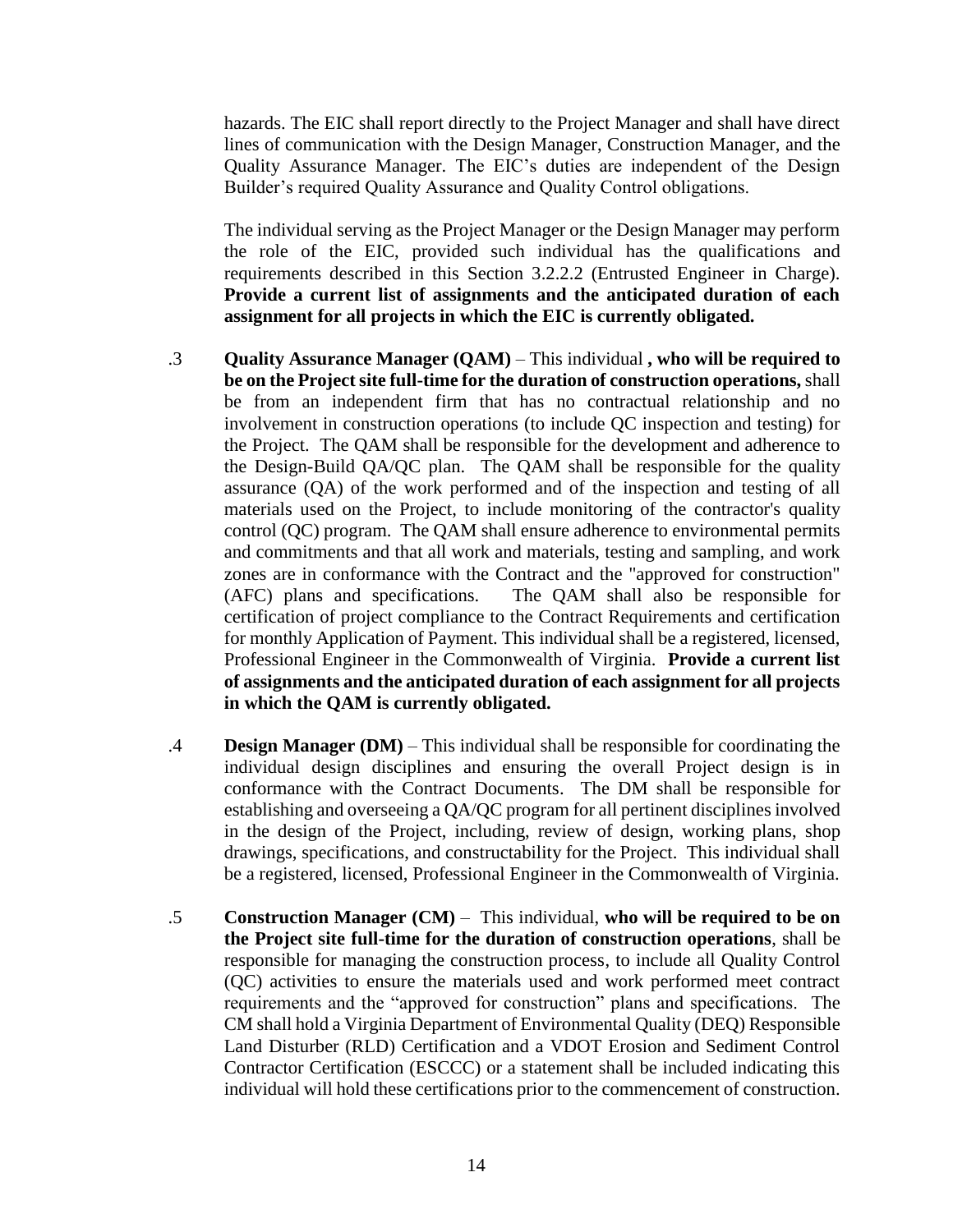#### **Provide a current list of assignments and the anticipated duration of each assignment for all projects in which the CM is currently obligated.**

**Evaluation Criteria 3.3.1**: Extent to which the qualifications and experience of each of the Key Personnel demonstrates their role, responsibility, and specific job duties as it relates to the needs of this Project as specified in Section (g) of Attachment 3.3.1. The resume should provide confidence to VDOT that the Project and risks will be effectively managed through personal competence, accountability and availability to successfully deliver the Project. VDOT reserves the right to consider as part of the evaluation of the Key Personnel their availability and/or performance on past VDOT projects through review of VDOT records such as change requests and reference checks with VDOT Project Managers.

**3.3.2** Furnish an organizational chart showing the "chain of command" of all companies, including individuals responsible for pertinent disciplines, proposed on the Offeror's team. Identify major functions to be performed and their reporting relationships in managing, designing and constructing the Project and as required in Section 3.3.1. The team proposed by Offeror including the Lead Contractor, the Lead Designer, Key Personnel, subcontractor and /or sub consultant and other individuals identified on the organizational chart shall remain on the Offeror's team for the duration of the procurement process and, if the Offeror is awarded the Design-Build Contract, the duration of the Design-Build Contract as required in Section 11.1.

**A minimum of two lead QA inspectors shall be assigned to the Project and are required to be on the Project site full time during the duration of the construction operations associated**  with their responsibilities. One lead QA Inspector shall be assigned to the structure and bridge elements of the Project (to include but not limited to bridges, walls, sign structures, foundations and noise walls) and one lead QA Inspector shall be assigned to the roadway elements of the Project and those elements of the Project not covered by the Lead QA inspector assigned to the structure and bridge elements. The lead QA inspectors shall report directly to the QAM and should be shown on the organizational chart. The Lead QA Inspectors shall be supported by other QA inspectors under his/her direction to ensure at any time all construction operations and QC activities are being observed.

The organizational chart should show a clear separation and independence between the Quality Control (QC) and Quality Assurance (QA) programs for construction activities. This includes separation between QA and QC inspection and field/laboratory testing in accordance with the [Minimum Requirements for Quality Assurance and Quality Control on Design Build and P3](http://www.vdot.virginia.gov/business/resources/PPTA/Minimum_Requirements_for_QA-QC_-_January_2012.pdf)  [Projects, July](http://www.vdot.virginia.gov/business/resources/PPTA/Minimum_Requirements_for_QA-QC_-_January_2012.pdf) 2018. Additionally, furnish a narrative describing the functional relationships and communication among participants, including design and construction team interaction throughout the Project.

**Evaluation Criteria 3.3.2**: Extent to which the organizational chart and narrative includes pertinent disciplines required for the Project and demonstrates a well-integrated organization throughout the design and construction of the Project. Furthermore, the reporting relationships are presented clearly with logical and appropriate reporting lines incorporating all aspects of management, design and construction for the Project, including VDOT and third parties, supporting effective communication and providing confidence to VDOT that the Project will be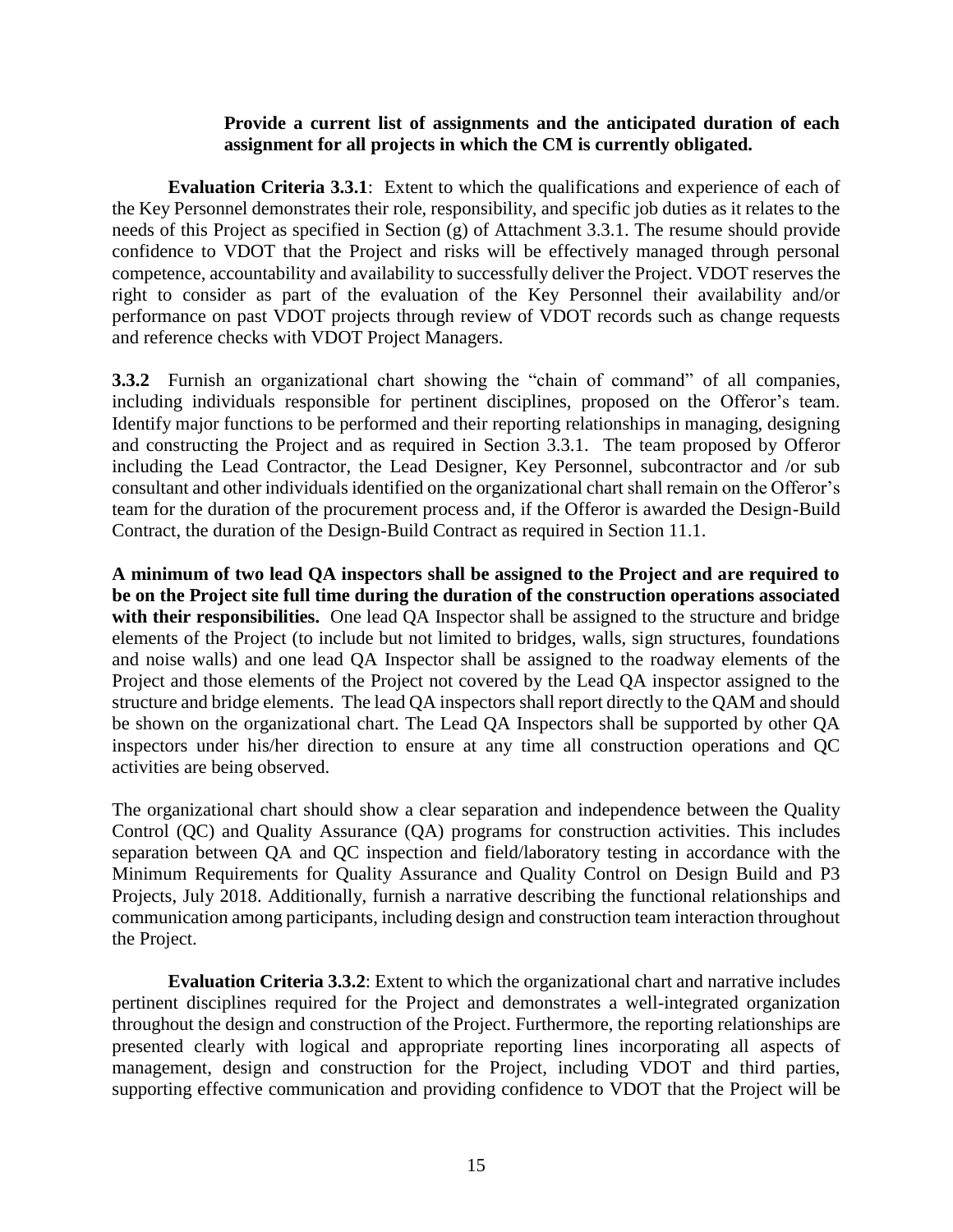delivered in accordance with the contract requirements. A clear separation is shown between QA and QC programs for construction activities. VDOT reserves the right to consider as part of the evaluation of the Offeror's organizational structure, the Offeror's ability to keep their team intact to include Key Personnel for the duration of the procurement and throughout construction based on VDOT's knowledge of personnel changes made by the Offeror on previous VDOT Design-Build Contracts.

# <span id="page-15-0"></span>**3.4 Experience of Offeror's Team**

Provide sufficient information to enable VDOT to understand and evaluate the experience of the Offeror's team on projects of similar scope and complexity. The Department intends to select an Offeror which best demonstrates previous experience in the following parameters:

- Finishing contracts on time or earlier than the original contract fixed completion date
- Experience in successfully coordinating with adjacent projects
- Delivering projects in developed urban corridors
- Use of innovative design solutions and construction techniques
- Limiting impacts to the traveling public and affected businesses and communities, including commitments to effective strategies to minimize congestion during construction
- Developing and managing effective communication strategies with business owners and other key stakeholders

**3.4.1** Identify on the Lead Contractor Work History Form (Attachment 3.4.1(a)) three (3) relevant projects by the Lead Contractor for this Project as identified Section 3.2.5, focusing on what the Offeror considers most relevant in demonstrating the Lead Contractor's qualifications to serve as the Lead Contractor for this Project. If the Offeror is a joint venture, at least one work history form shall be provided by each member of the joint venture. For a joint venture with more than three (3) team members, the Offerors shall submit lead contractor work history forms for the three (3) members who have the highest percent participation as indicated on the approved Joint Venture Bidding Agreement. In the instance of equal participation, three (3) work history forms shall be submitted for any three (3) joint venture members.

If work identified on the Lead Contractor Work History Form was performed by an affiliated or subsidiary company of the Lead Contractor, explain the justification for utilizing an affiliated or subsidiary company to satisfy the relevant project experience on this Project and the control the Lead Contractor will exercise over the affiliated or subsidiary company on this Project. Additionally, identify the full legal name of the affiliated or subsidiary company, describe their role on this Project, indicate their responsibilities on the organizational chart and discuss how the Lead Contractor will be responsible for the work performed by the affiliated or subsidiary company on this Project. For all projects on the Lead Contractor Work History Form, identify the prime design consultant responsible for the overall project design of the projects listed on the Lead Contractor Work History Form.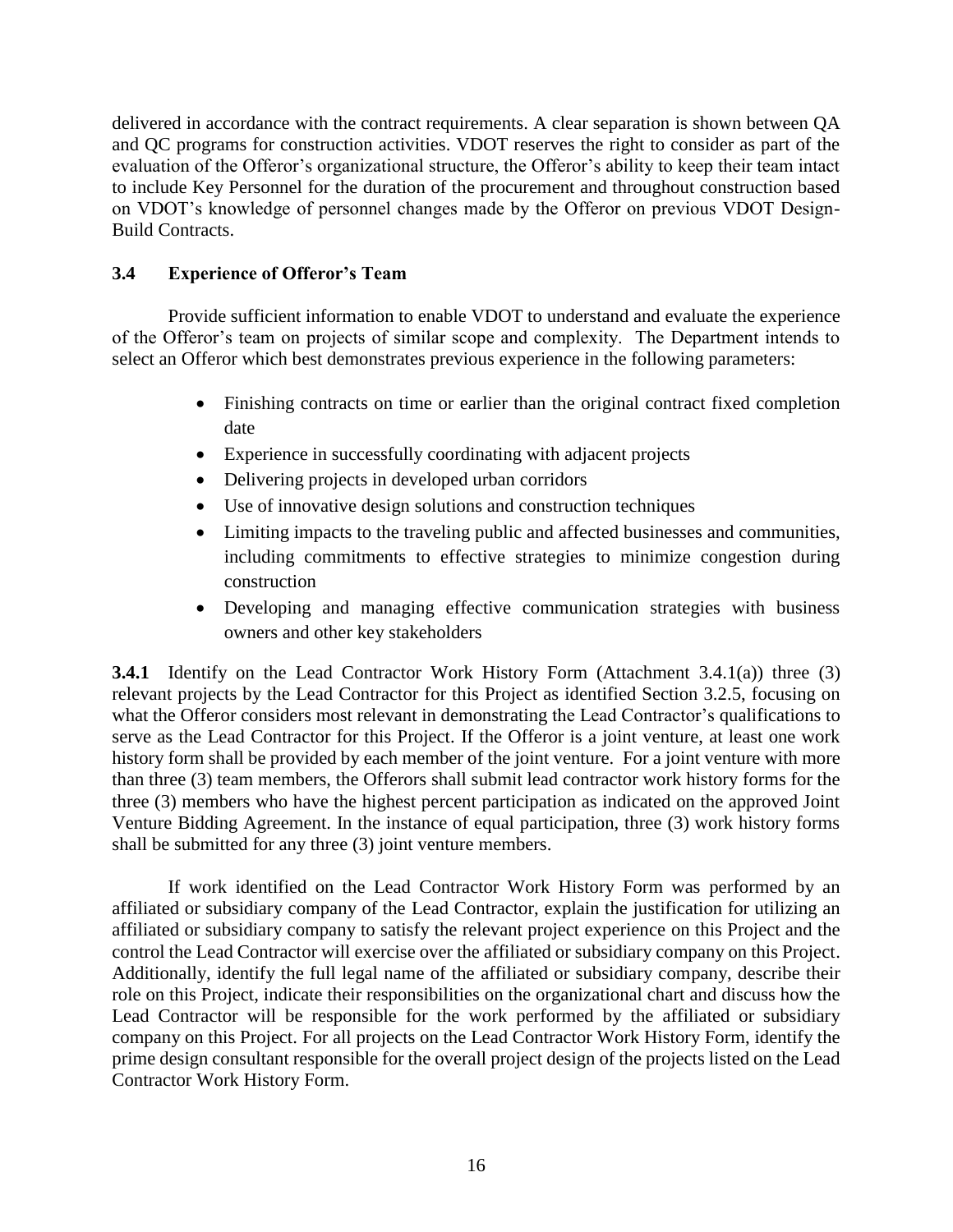Identify on the Lead Designer Work History Form (Attachment 3.4.1(b)) three (3) relevant projects by the Lead Designer for this Project as identified in Section 3.2.5, focusing on what the Offeror considers most relevant in demonstrating the Lead Designer's qualifications to serve as the Lead Designer for this Project. For all projects on the Lead Designer Work History Form, identify the prime/general contractor responsible for overall construction of the projects listed on the Lead Designer Work History Form.

A narrative description should be included on the Work History Form for each project. The Work History Form shall include only one singular project. Projects/contracts with multiple phases, segments, elements (projects), and/or contracts shall not be considered a single project. If the Offeror chooses to submit work performed as a Joint Venture or Partnership, identify how the Joint Venture or Partnership was structured and provide a description of the portion of the work performed only by the Offeror's firm. Any deviations from the requirements noted herein may render a SOQ non-responsive.

**Evaluation Criteria 3.4.1**: Extent to which the experience provided on the Lead Contractor and Lead Designer Work History Forms demonstrates the successful delivery of relevant projects with similar scope and complexity to include the items listed in Section 3.4 above.

## <span id="page-16-0"></span>**3.5 Project Risks**

Provide sufficient information to enable VDOT to understand and evaluate the Offeror's understanding of the Project's risks.

**3.5.1** Identify and discuss three unique risks for this Project, focusing on what the Offeror's team considers the most relevant and critical to the success of this Project. Provide a narrative for each risk that describes why the risk is critical, indicates the impact the risk will have on the Project and discusses the mitigation strategies the Offeror's team may implement to address the risk. Describe the role that the Offeror expects VDOT or other agencies may have in addressing these Project risks. Each risk identified should be a unique, singular risk and should not include multiple subsets under a risk category. If subsets of a critical risk are provided, only the first risk subset will be evaluated.

**Evaluation Criteria 3.5.1:** Extent to which Offeror and team members have identified critical Project risks, explained the impact of each risk and developed an appropriate mitigation strategy that will ensure the successful delivery of the Project and will minimize the likelihood of additional efforts needed by VDOT or other agencies.

#### <span id="page-16-1"></span>**4.0 EVALUATION OF THE STATEMENTS OF QUALIFICATIONS**

**4.0.1** VDOT's Evaluation Team will rate and score (in their sole discretion) the Offeror's Statements of Qualifications based upon the evaluation criteria found in this RFQ and in accordance with the Design-Build Evaluation Guidelines, revised September 2019. Failure to meet all RFQ requirements may render a Statement of Qualification non-responsive while the extent to which an Offeror meets or exceeds evaluation criteria will be rated by the VDOT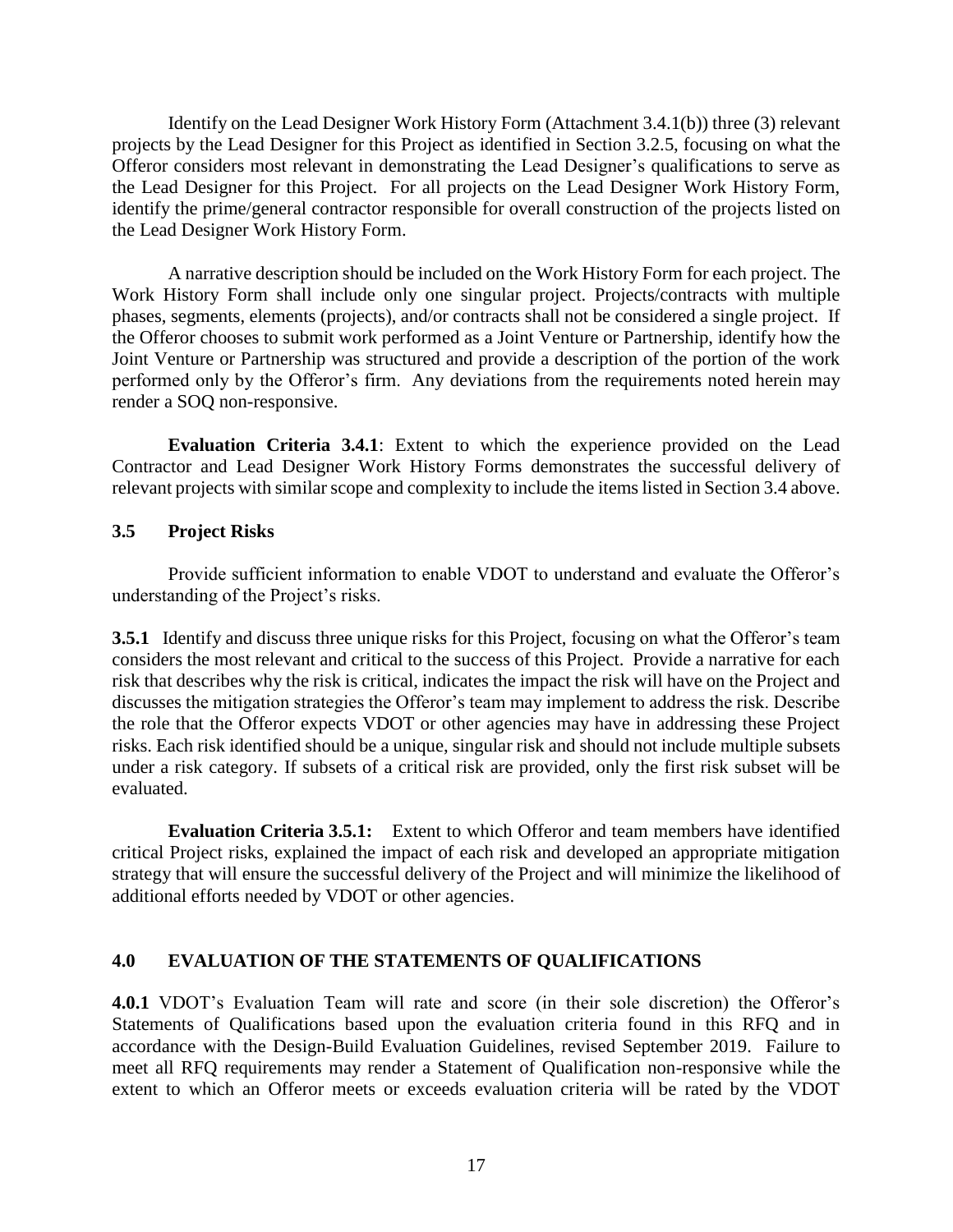Evaluation Team and will be reflective of the VDOT Evaluation Team's scoring (in their sole discretion) of the Statements of Qualifications submitted by Offerors.

**4.0.2** In its sole discretion, VDOT may hold interviews, ask written questions of the Offerors, seek written clarifications, conduct discussions on the SOQs and solicit updated SOQs during the evaluation and short-listing process.

## <span id="page-17-0"></span>**4.1 Statement of Qualifications Evaluation Factors**

**4.1.1** The Statements of Qualifications will be evaluated based upon the following:

| <b>Section</b>                   | Weight |  |
|----------------------------------|--------|--|
| 3.3 Offeror's Team Structure     | 20%    |  |
| 3.4 Experience of Offeror's Team | 40%    |  |
| 3.5 Project Risks                | 40%    |  |
|                                  |        |  |
| TOTAL                            | 100%   |  |

**4.1.2** Each evaluation criterion has been assigned a maximum number of points or rating weight that demonstrates its relative importance. The total score will be determined as follows:

(a) For each sub factor the Evaluation Team will assign a numerical score based on a 1-10 scale in accordance with the Design-Build Evaluation Guidelines, revised September 2019.

(b) The score for each Section will be multiplied by the associated Weight percentage and rounded to the nearest one hundredth of a point.

(c) The scores for each Section in (b) above will be added together. This score will be the total score of the Statement of Qualifications.

A sample SOQ Score Sheet has been provided for reference in Attachment 4.1.2.

#### <span id="page-17-1"></span>**5.0 STATEMENT OF QUALIFICATIONS SUBMITTAL REQUIREMENTS**

This Section describes the requirements that all Offerors must satisfy in submitting Statements of Qualifications. Failure of any Offeror to submit its SOQ in accordance with this RFQ may result in rejection of its Statements of Qualifications.

#### <span id="page-17-2"></span>**5.1 Due Date, Time and Location**

All submissions shall be made **by the Offeror** through Bid Express [\(bidexpress.com\)](https://www.bidexpress.com/login?return_to=%2F) by the due date and time set forth in Section 2.5.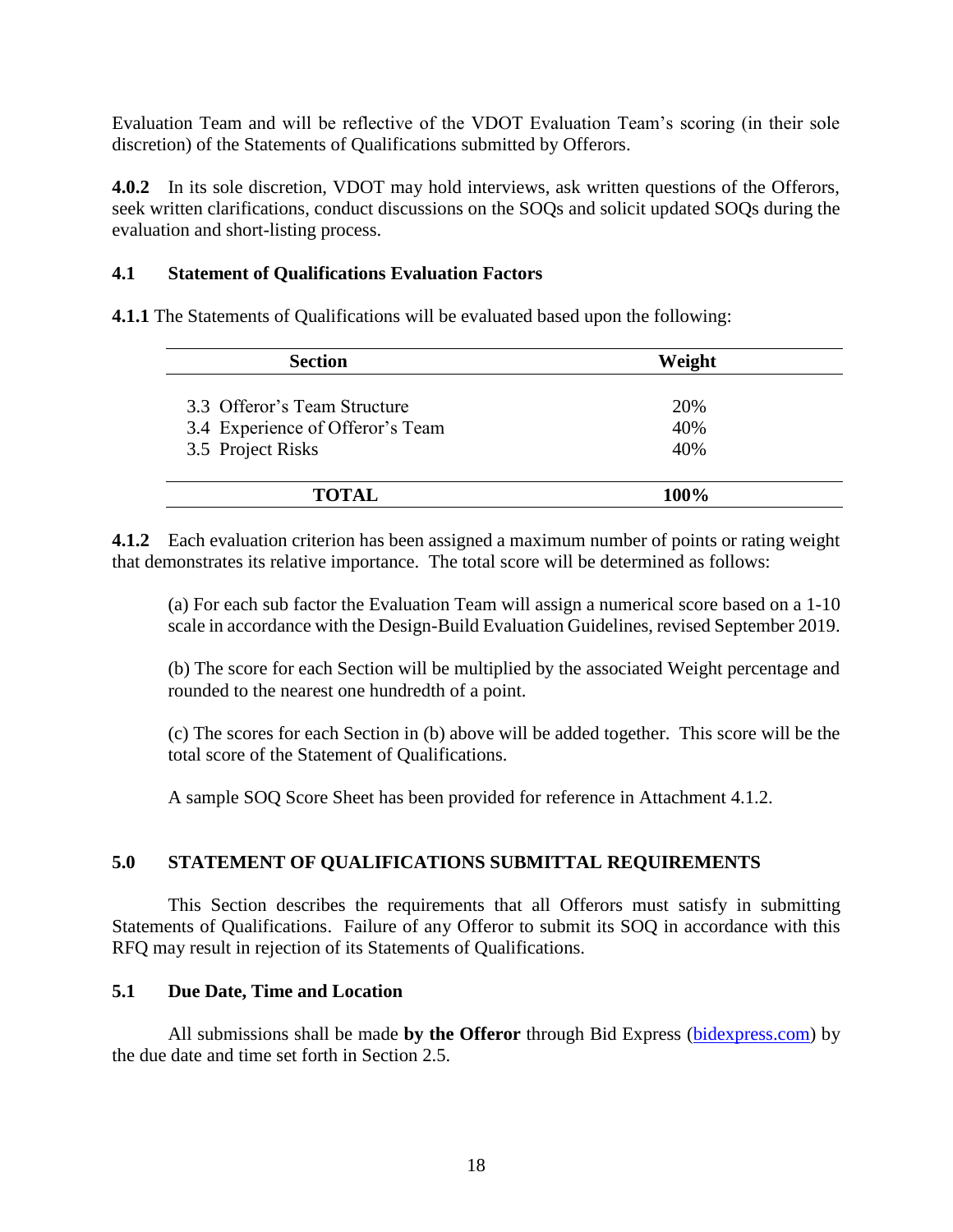Neither fax nor email submissions will be accepted. Offerors are responsible for effecting submittal by the deadline above. Bid Express will not allow late submission of Statements of Qualifications after the deadline identified in Part 1, Section 2.5. If the Statements of Qualifications is not submitted on or before the above specified date and time, then the Offeror shall be deemed non-responsive and will be disqualified from participating in the procurement for this Project.

# <span id="page-18-0"></span>**5.2 Format**

# **The Statement of Qualifications format is prescribed below. If VDOT determines that an SOQ does not comply with or satisfy the format of this Section VDOT may find such Statements of Qualifications to be non-responsive.**

**5.2.1** The Statement of Qualifications shall be submitted via Bid Express [\(bidexpress.com\)](https://www.bidexpress.com/login?return_to=%2F) by the Offeror (as defined in Section 3.2.1) on or before the due date and time set forth in Section 2.5. Offerors must register with Bid Express in order to submit the Statement of Qualification. Instructions regarding registering, set up and frequently asked questions relative to Bid Express can be found at [http://www.virginiadot.org/business/request-for-qualifications.asp.](http://www.virginiadot.org/business/request-for-qualifications.asp)

Bid Express will not allow late submission of Statements of Qualifications after the deadline identified in Part 1, Section 2.5. If the Statements of Qualifications is not submitted on or before the above specified date and time, then the Offeror shall be deemed non-responsive and will be disqualified from participating in the procurement for this Project.

**5.2.2** The Statement of Qualifications shall be:

- .1 Prepared on white 8.5" x 11" page size (The Work History Forms shall be prepared on 11" x 17" page. The Organizational chart may be prepared on 11" x 17" page)
- .2 Separated by numbered tabs with sections corresponding to the order set forth in Section 3.0.

All fonts, except for the front cover of the Statement of Qualifications, should be Times New Roman, with a font of 12-point (Times New Roman 10 point font may be used for filling out information on the Key Personnel Resume Form and the Work History Forms).

The format and appearance, including existing text, of the Key Personnel Resume Form and the Work History Forms should not be modified. The Key Personnel Resume Forms shall not exceed two (2) pages for each Key Personnel. The Work History Forms shall not exceed one (1) page per project for each the Lead Contractor and the Lead Designer.

**5.2.3** Each Offeror shall upload one (1) Statement of Qualifications, with full supporting documentation, which must bear original signatures, in a single cohesive Adobe PDF file. The PDF file should be no more than 20 megabytes (MB) in size.

The Statement of Qualifications shall include:

• The Letter of Submittal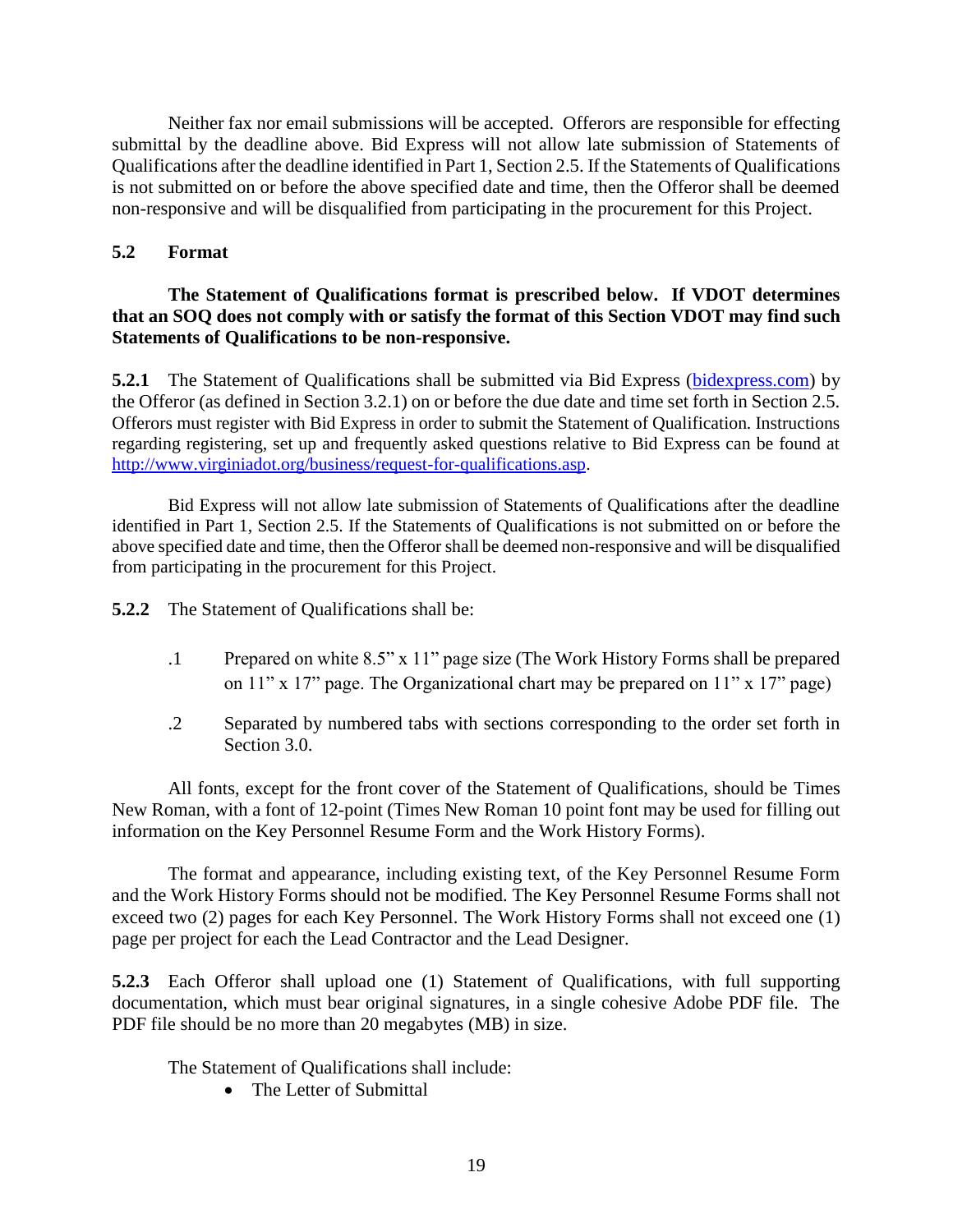*The letter should be addressed to:* Commonwealth of Virginia Department of Transportation (VDOT) 1401 E. Broad Street Richmond, Virginia 23219 Attention: Bryan Stevenson, P.E. DBIA (APD Division)

- Evaluation Criteria
	- o Offeror's Team Structure
	- o Experience of the Offeror's Team
	- o Project Risks
- The SOQ Checklist
- Form C-78-RFQ
- List of Affiliated and Subsidiary Companies
- Debarment Forms
- Copy of current listing of the Firm's prequalification posted on VDOT's website indicating Offeror is currently prequalified
- Surety Letter
- SCC and DPOR Information Tables
- Full size SCC and DPOR supporting registration/license documentation
- Key Personnel Resume Forms
- Work History Forms

The Statement of Qualifications shall be no more than fifteen (15) pages total. Page number references should be included in the lower right hand corner on each page of the Statement of Qualifications. **VDOT will remove and discard all pages in excess of the stipulated page limit.** Animated videos/ motion pictures are prohibited. The SOQ Checklist, Form C-78-RFQ, List of Affiliated and Subsidiary Companies, Debarment Forms, copy of current listing of the Firm's prequalification posted on VDOT's website indicating Offeror is currently prequalified, Surety Letter, SCC and DPOR Information Tables, Full size SCC and DPOR supporting registration/ license documentation, Key Personnel Resume Forms, and Work History Forms shall be included in appendices and these documents shall not be counted against the above-referenced page limit. The numbered tabs separating each section shall not count against the above referenced page limit, provided that no project specific information is included on them.

# <span id="page-19-0"></span>**6.0 QUESTIONS AND CLARIFICATIONS**

**6.1** All questions and requests for clarification regarding this RFQ shall be submitted to VDOT's POC in electronic format (submission by email is acceptable). No requests for additional information, clarification or any other communication should be directed to any other individual. **NO ORAL REQUESTS FOR INFORMATION WILL BE ACCEPTED.**

**6.2** All questions or requests for clarification must be submitted by the due date and time set forth in Section 2.5. Questions or clarifications requested after such date and time will not be answered, unless VDOT elects, in its sole discretion, to do so.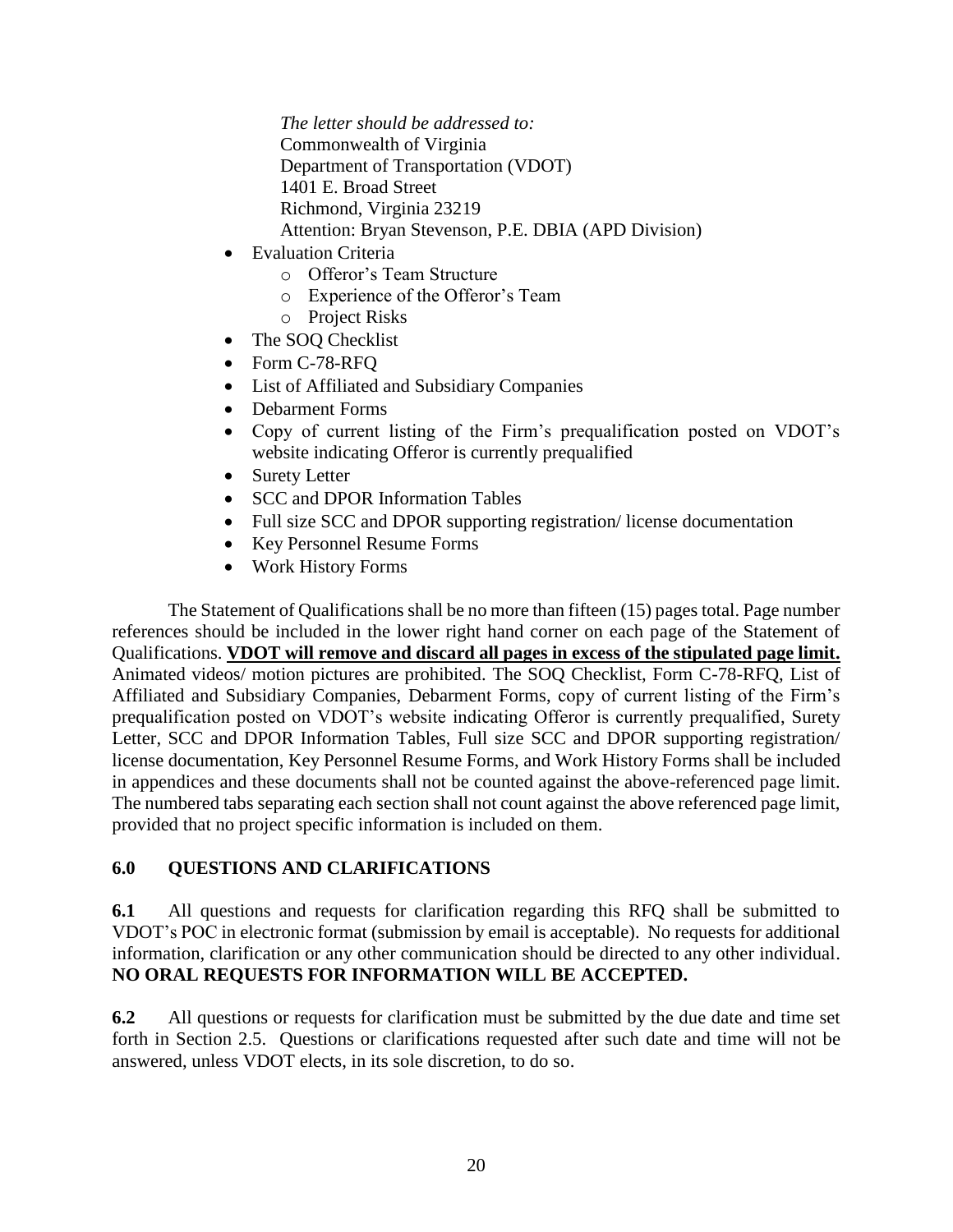**6.3** VDOT's responses to questions or requests for clarification shall be in writing, and may be accomplished by an Addendum to this RFQ. VDOT will not be bound by any oral communications, or written interpretations or clarifications that are not issued in writing or set forth in an Addendum.

**6.4** VDOT, in its sole discretion, shall have the right to seek clarifications from any Offeror to fully understand information contained in the Statement of Qualifications and to help rate and score the Offerors.

# <span id="page-20-0"></span>**7.0 RIGHTS AND OBLIGATIONS OF VDOT**

# <span id="page-20-1"></span>**7.1 Reservation of Rights**

In connection with this procurement, VDOT reserves to itself all rights (which rights shall be exercisable by VDOT in its sole discretion) available to it under applicable law, including without limitation, the following, with or without cause and with or without notice:

**7.1.1** The right to cancel, withdraw, postpone or extend this RFQ or the subsequent RFP in whole or in part at any time prior to the execution by VDOT of a design-build contract, without incurring any obligations or liabilities.

**7.1.2** The right to issue a new RFQ.

**7.1.3** The right to reject any and all submittals, responses and proposals received at any time.

**7.1.4** The right to modify all dates set or projected in this RFQ.

**7.1.5** The right to terminate evaluations of responses received at any time.

**7.1.6** The right to suspend and terminate the procurement process for the Project, at any time.

**7.1.7** The right to revise and modify, at any time prior to the RFP submittal date, factors it will consider in evaluating responses to this RFQ and the subsequent RFP and to otherwise revise its evaluation methodology.

**7.1.8** The right to waive or permit corrections to data submitted with any response to this RFQ until such time as VDOT declares in writing that a particular stage or phase of its review of the responses to this RFQ has been completed and closed.

**7.1.9** The right to issue addenda, supplements, and modifications to this RFQ, including but not limited to modifications of evaluation criteria or methodology and weighting of evaluation criteria.

**7.1.10** The right to permit submittal of addenda and supplements to data previously provided with any response to this RFQ until such time as VDOT declares in writing that a particular stage or phase of its review of the responses to this RFQ has been completed and closed.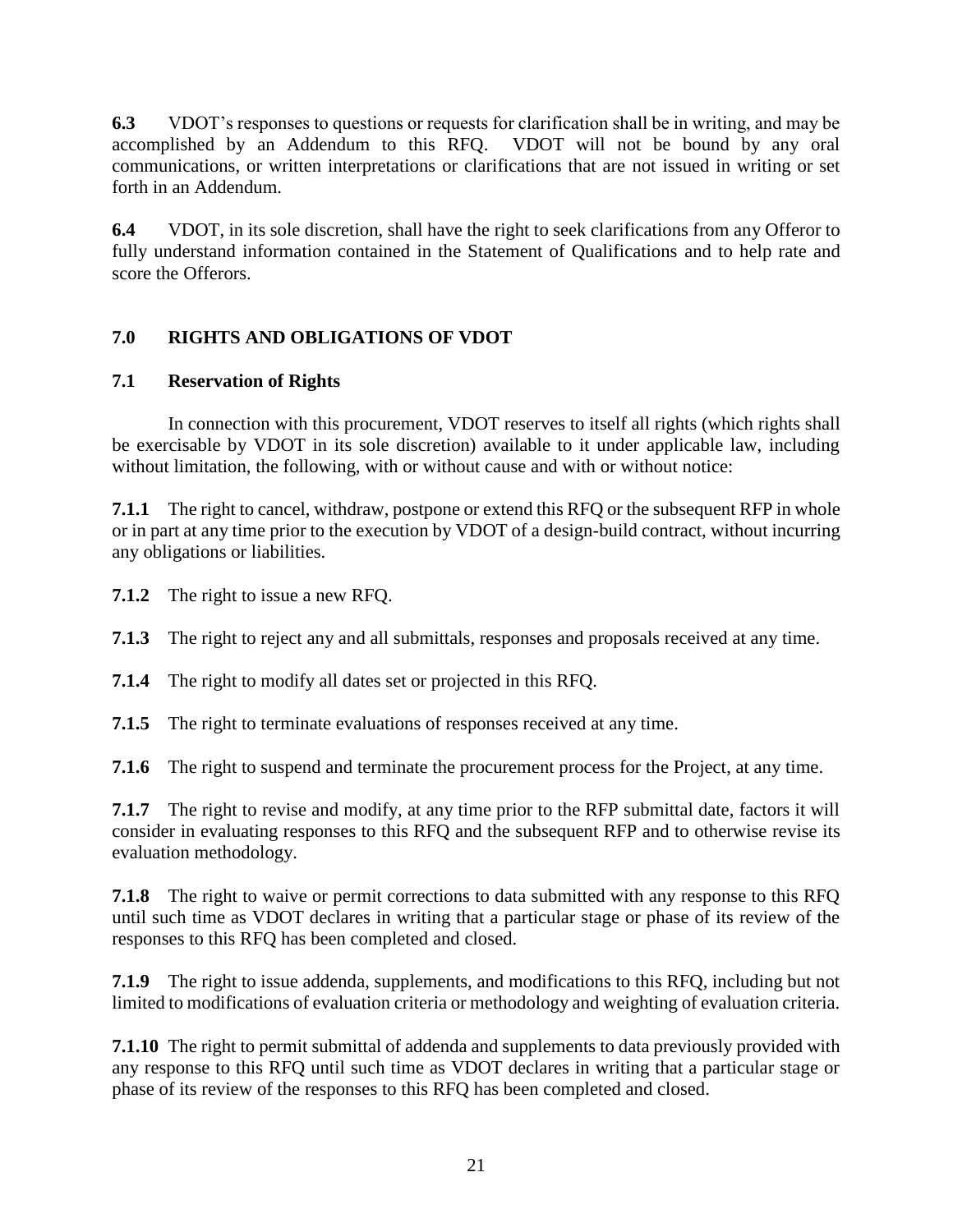**7.1.11** The right to hold meetings and conduct discussions and correspondence with one or more of the Offerors responding to this RFQ to seek an improved understanding and evaluation of the responses to this RFQ.

**7.1.12** The right to seek or obtain data from any source that has the potential to improve the understanding and evaluation of the responses to the RFQ, including the right to seek clarifications from Offerors.

**7.1.13** The right to permit Offerors to add or delete firms and/or key personnel until such time as VDOT declares in writing that a particular stage or phase of its review has been completed and closed.

**7.1.14** The right to add or delete Offeror responsibilities from the information contained in this RFQ or the subsequent RFP.

**7.1.15** The right to appoint and change appointees of any Evaluation Team.

**7.1.16** The right to use assistance of technical and legal experts and consultants in the evaluation process.

**7.1.17** The right to waive deficiencies, informalities and irregularities in an SOQ, accept and review a non-conforming SOQ or seek clarifications or supplements to an SOQ.

**7.1.18** The right to disqualify any Offeror that changes its submittal without VDOT approval.

**7.1.19** The right to change the method of award between the advertisement of the RFQ and the advertisement of the RFP.

**7.1.20** The right to respond to all, some, or none of the inquiries, questions and/or requests for clarification received relative to the RFQ.

**7.1.21** The right to use all or part of an unsuccessful short-listed Offeror's proposal that accepts a Proposal Payment.

# <span id="page-21-0"></span>**7.2 VDOT Not Obligated for Costs of Proposing**

 VDOT assumes no obligations, responsibilities, and liabilities, fiscal or otherwise, to reimburse all or part of the costs incurred or alleged to have been incurred by parties considering a response to and/or responding to this RFQ, or the subsequent RFP. All of such costs shall be borne solely by each Offeror and its team members. Notwithstanding the above, VDOT intends to provide those short-listed Offerors who submit a responsive Proposal to the RFP, but who are not awarded the design-build contract, a Proposal Payment in consideration for ownership of the information provided in the Proposal. VDOT anticipates the value of the Proposal Payment will be One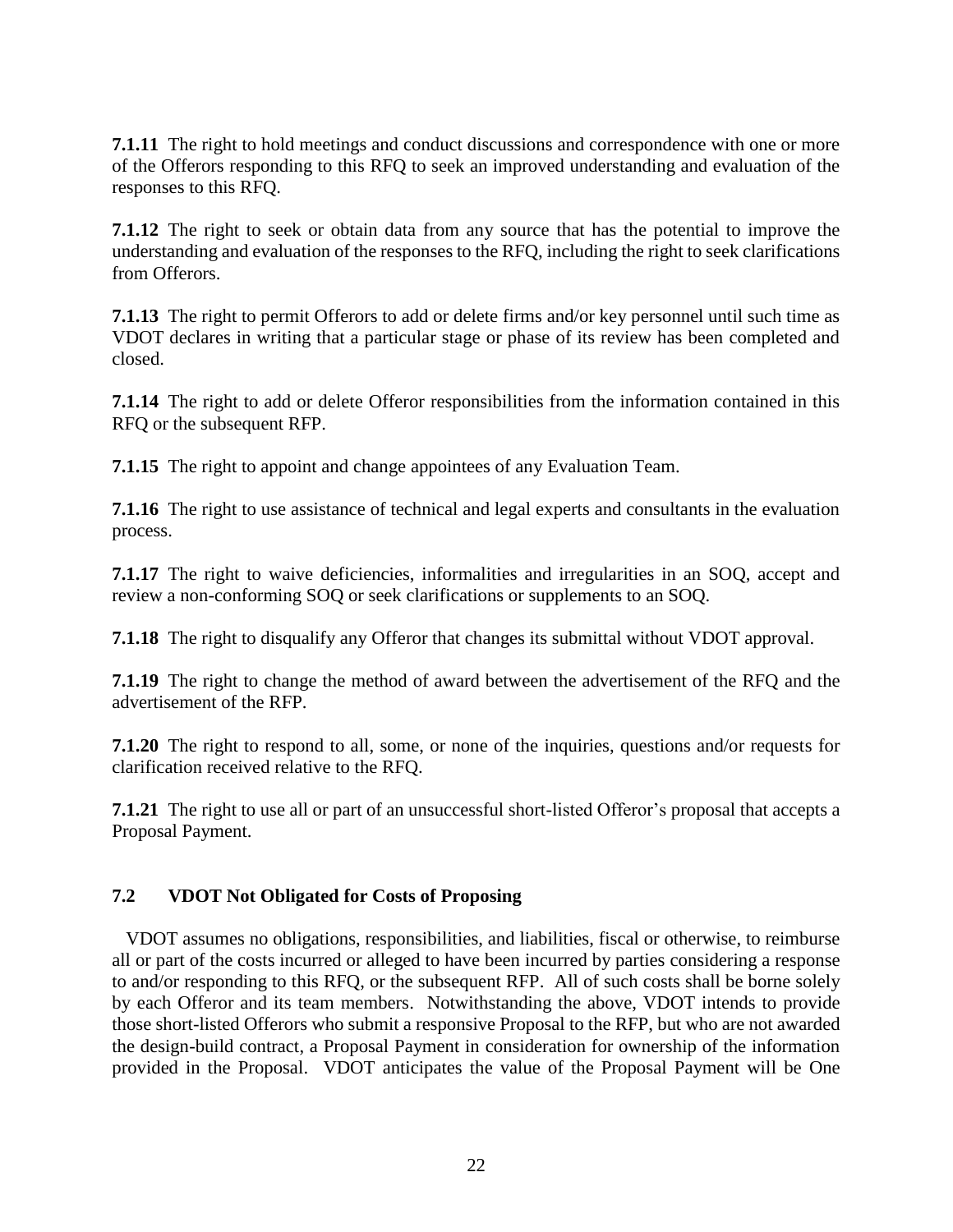Hundred seventeen thousand dollars (\$117,000). The terms for attaining such Proposal Payment will be identified in the RFP.

#### <span id="page-22-0"></span>**8.0 PROTESTS**

This Section simply summarizes protest remedies available with respect to the provisions of the *Code of Virginia* that are relevant to protests of awards or decisions to award Design-Build Contracts by VDOT. This Section does not purport to be a complete statement of those provisions and is qualified in its entirety by reference to the actual provisions themselves.

In accordance with § 2.2-4360, of the *Code of Virginia*, if an unsuccessful Offeror wishes to protest the award or decision to award a contract, such Offeror must submit a protest in writing to VDOT's POC no later than ten (10) calendar days after the award or the announcement posting the decision to award, whichever occurs first. The written protest shall include the basis for the protest and the relief sought. No protest shall lie for a claim that the selected Offeror is not a responsible bidder.

Public notice of the award or the announcement of the decision to award shall be given by the public body in the manner prescribed in the terms or conditions of the Invitation to Bid or Request for Proposal. However, if the protest of any Offeror depends in whole or in part upon information contained in public records pertaining to the procurement transaction that are subject to inspection under § 2.2-4342, of the *Code of Virginia*, then the time within which the protest must be submitted shall expire ten (10) calendar days after those records are available for inspection by such Offeror under § 2.2-4342, of the *Code of Virginia*.

VDOT shall issue a decision in writing within ten (10) calendar days of the receipt of any protest stating the reasons for the action taken. This decision shall be final unless the Offeror appeals within ten (10) calendar days of receipt of the written decision, by instituting legal action in accordance with § 2.2-4364*,* of the *Code of Virginia.* 

Pursuant to § 2.2-4362, of the *Code of Virginia*, an award need not be delayed for the period allowed a bidder or Offeror to protest, but in the event of a timely protest, no further action to award the Contract will be taken unless there is a written determination by the Commissioner, or his designee, that proceeding without delay is necessary to protect the public interest or unless the Design-Build Proposal would expire. Further, pursuant to § 2.2-4361, of the *Code of Virginia*, pending a final determination of a protest or appeal, the validity of the contract awarded and accepted in good faith shall not be affected by the fact that a protest or appeal has been filed.

#### <span id="page-22-1"></span>**9.0 ADMINISTRATIVE REQUIREMENTS**

In addition to the specific submittal requirements set forth in Section 3.0 above, all Offerors shall comply with the following: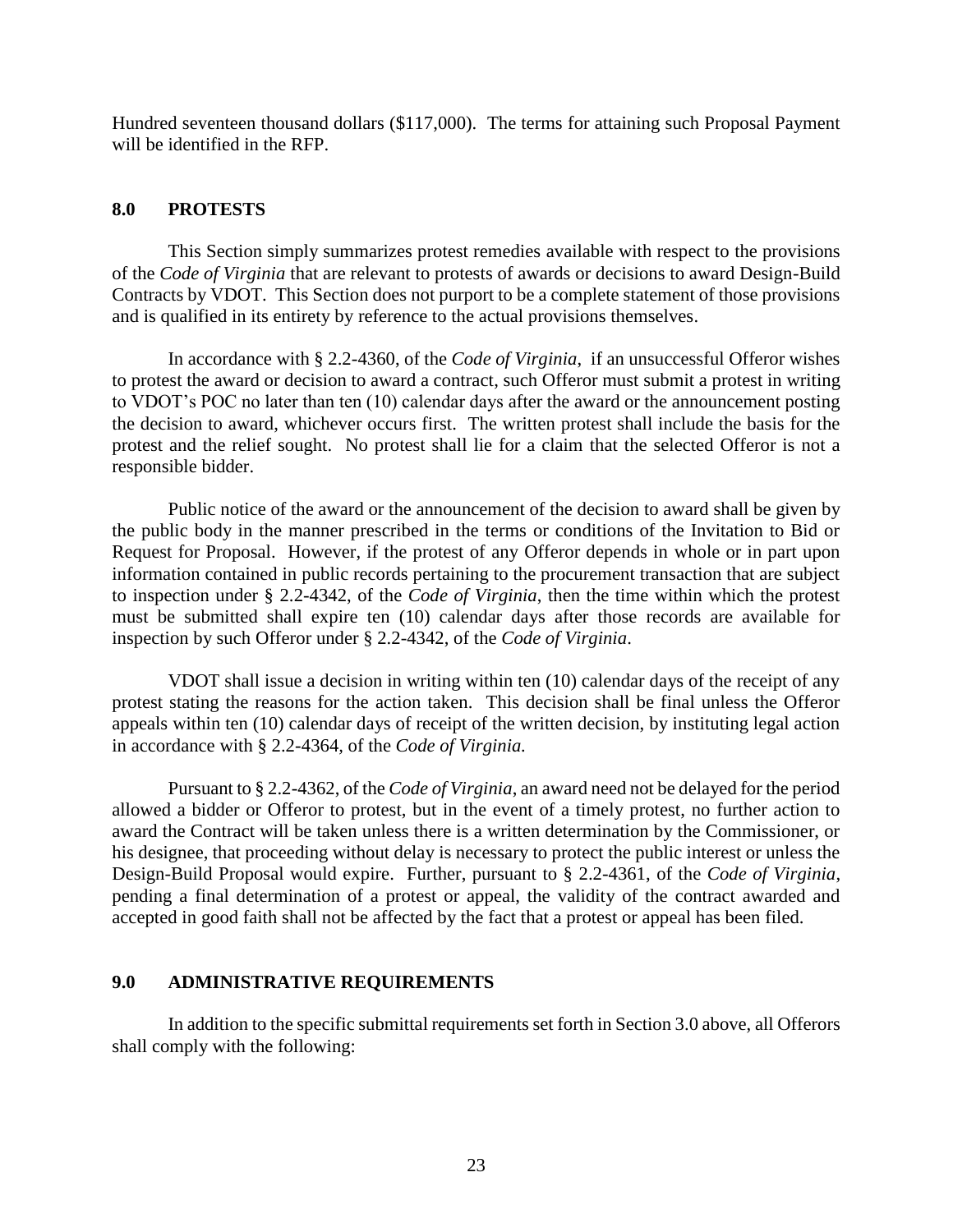**9.1** All Offerors and Submittals must at the time of their SOQ submittal comply with the law and nothing herein is intended to contradict, nor supersede, any applicable State and Federal laws and regulations. All Offerors shall be eligible at the time of their SOQ submittal, under the law and relevant regulations, to offer and to provide all services proposed and related to the Project. Unless exempted by §§ 54.1-401, 54.1-402, or 54.1-402.1 of the *Code of Virginia*, any person, partnership, corporation, or other entity offering or practicing architecture, engineering, or land surveying shall be registered or licensed in accordance with the provision of *Chapter 4, Title 54.1 of the Code of Virginia.* Offerors shall satisfy at the time of their SOQ submittal all commercial and professional registration requirements, including, but not limited to the requirements of the State Corporation Commission and the Department of Professional and Occupational Regulations.

**9.2** VDOT will not consider for award any Proposals submitted by any Offerors and will not consent to subcontracting any portions of the proposed Design-Build Contract to any subconsultants in violation of the provisions of the Federal Immigration Reform and Control Act of 1986, which prohibits employment of illegal aliens.

**9.3** All Offerors must have internal control systems in place that meet federal requirements for accounting. These systems must comply with requirements of 48 CFR 31, "Federal Acquisition Regulations, Contract Cost Principles and Procedures," and 23 CFR 172, "Administration of Engineering and Design Related Service Contracts."

**9.4** VDOT assures compliance with Title VI of the Civil Rights Act of 1964, as amended. The consultant and all subconsultants selected for this Project will be required to submit a Title VI Evaluation Report (EEO-D2) when requested by the Department to respond to the RFP. This requirement applies to all consulting firms with fifteen (15) or more employees.

**9.5** VDOT does not discriminate against an Offeror because of race, religion, color, sex, national origin, age, disability, or any other basis prohibited by state law relating to discrimination in employment.

The Offerors shall note and comply with Commonwealth of Virginia Executive Order 61 Ensuring Equal Opportunity and Access for all Virginians in state contracting and public services. The Offerors shall maintain a non-discrimination policy, which prohibits discrimination by the Offeror on the basis of race, sex, color, national origin, religion, sexual orientation, gender identity, age, political affiliation, disability, or veteran status. This policy shall be followed in all employment practices, subcontracting practices, and delivery of goods or services. The Offerors shall also include this requirement in all subcontracts valued over \$10,000.

**9.6** Offerors shall note and comply with the requirements relative to the eVA Business-to-Government Vendor system. Virginia's Total e-Procurement Solution, web site portal Virginia's Total e-Procurement Solution, web site portal (*[https://www.eva.virginia.gov](https://www.eva.virginia.gov/)*), streamlines and automates government purchasing activities in the Commonwealth. The portal is the gateway for vendors to conduct business with state agencies and public bodies. All vendors desiring to provide goods and/or services to the Commonwealth shall participate in the eVA Internet e-procurement solution through either eVA Basic Vendor Registration Service or eVA Premium Vendor Registration Service. For more detail information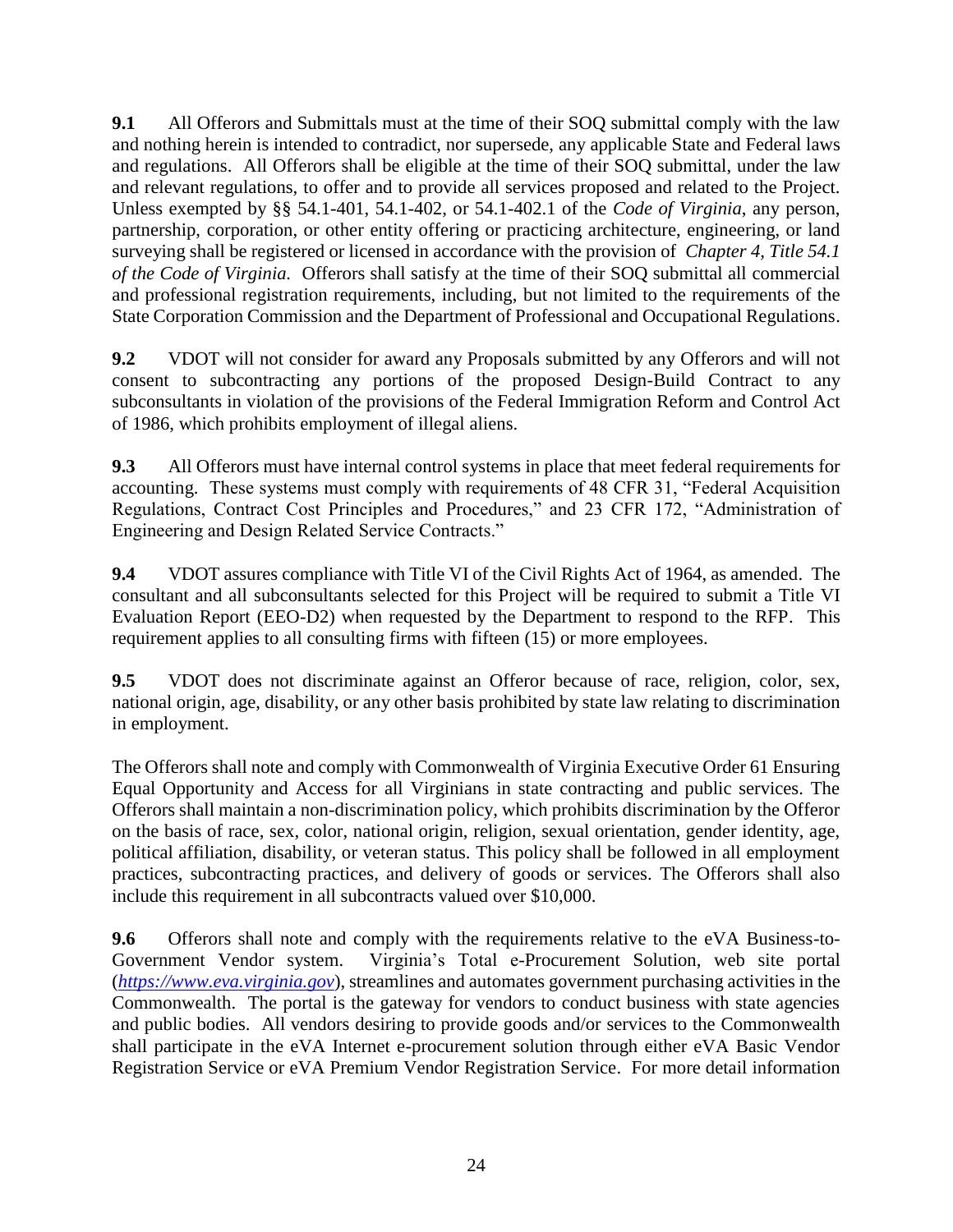regarding eVA, registrations, fee schedule, and transaction fee, use the website link: (*[https://www.eva.virginia.gov](https://www.eva.virginia.gov/)*).

**9.7** Offerors are prohibited to access VDOT right of way and private property within the Project Limits to perform any activities other than to observe the conditions of the site, unless otherwise approved in writing by VDOT's POC included in Section 2.7. If any member of the Offeror's team has access to geotechnical investigations/information/evaluations or any exploratory borings conducted within the Project Limits prior to release of RFQ, they shall disclose such information to VDOT's POC for determination of how this information would affect the opportunity of that entity to participate in the Project procurement. Furthermore, the Offerors are on notice that any unauthorized access to VDOT right of way and private property within the Project may be considered sufficient for the disqualification of the Offeror or may render the Offeror's SOQ non-responsive or both.

# <span id="page-24-0"></span>**10.0 DISADVANTAGED BUSINESS ENTERPRISES (DBEs)**

**10.1** Any Design-Builder, subcontractor, supplier, DBE firm, and contract surety involved in the performance of work on a federal-aid contract shall comply with the terms and conditions of the United States Department of Transportation (USDOT) DBE Program as the terms appear in Part 26 of the Code of Federal Regulations (49 CFR as amended), the USDOT DBE Program regulations; VDOT's DBE Program rules and regulations, VDOT's Road and Bridge Specifications and Part 5 Exhibit 107.15 (Special Provision for Use of Disadvantaged Business Enterprise for Design-Build Projects).

**10.2** It is the policy of VDOT that DBEs, as defined in 49 CFR Part 26, shall have every opportunity to participate in the performance of construction/consultant contracts. The DBE contract goal for this procurement is identified in Section 3.2.11. Offerors are encouraged to take all necessary and reasonable steps to ensure that DBEs have every opportunity to compete for and perform services on contracts, including participation in any subsequent supplemental contracts. If a portion of the work on the Project is to be subcontracted out, Offerors must seek out and consider DBEs as potential subcontractors. DBEs must be contacted to solicit their interest, capability and qualifications. Any agreement between an Offeror and a DBE whereby the DBE promises not to provide services to any other Offeror or other contractors/consultants is prohibited.

**10.3** After Award of the Contract the Design-Builder shall submit documentation related to the use of DBEs for the Project in accordance with the procedures set for in Part 5 Exhibit 107.15 (Special Provision for Use of Disadvantaged Business Enterprise for Design-Build Projects). The DBE must become certified with the Virginia Department of Small Business and Supplier Diversity (SBSD) prior to the performance of any work for the Project. In the case where the DBE is to be utilized to achieve the DBE participation goal, the DBE must be certified prior to the submission to VDOT of Forms C-111 (Minimum DBE Requirements), C-112 (Certification of Binding Agreement with DBE Firms) and Form C-48 (Subcontractor/Supplier Solicitation and Utilization). If the DBE is a prime, the firm will receive full credit for the planned involvement of their own workforce, as well as the work they commit to be performed by DBE subcontractors. DBE primes are encouraged to make the same outreach. DBE credit will be awarded only for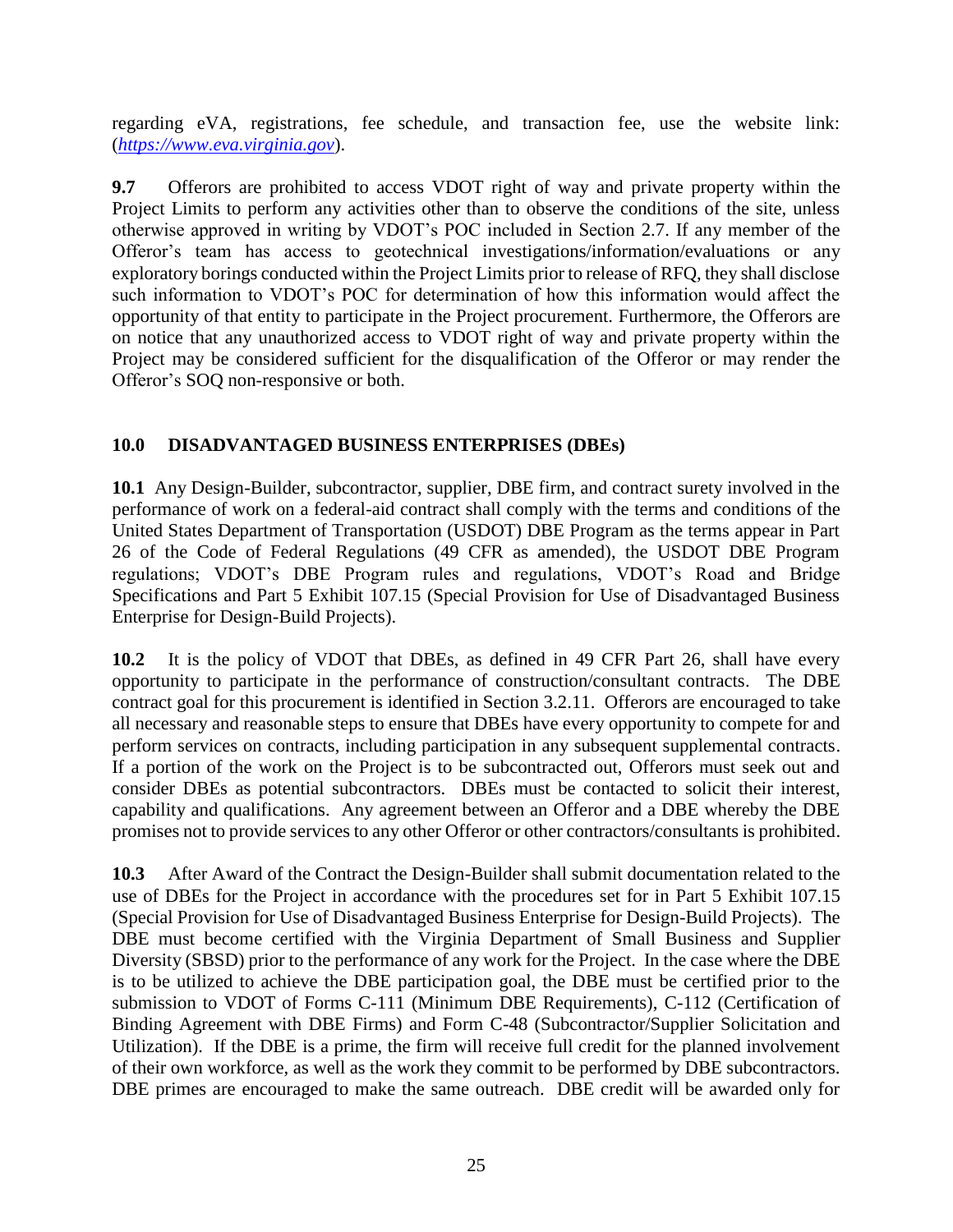work actually performed by DBEs themselves. When a DBE prime or subcontractor subcontracts work to another firm, the work counts toward the DBE goals only if the other firm itself is a DBE. A DBE must perform or exercise responsibility for at least 30% of the total cost of its contract with its own workforce.

**10.4** DBE certification entitles a firm to participate in VDOT's DBE Program. However, it does not guarantee that the firm will obtain VDOT work nor does it attest to the firm's abilities to perform any particular type of work.

**10.5** When preparing bids for projects with DBE goals, VDOT encourages prospective bidders to seek the assistance of the following offices:

> Department of Small Business and Supplier Diversity 1111 East Main Street, Suite 300 Richmond, VA 23219 Phone: (804) 786-6585 *<https://www.sbsd.virginia.gov/>*

Metropolitan Washington Airports Authority Equal Opportunity Programs Department 1 Aviation Circle Washington, DC 20001 Phone: (703) 417-8625 *<https://www.metwashairports.com/>*

Contractors are also encouraged to seek help from the VDOT Districts Equal Employment Opportunity (EEO) Offices, Central Office Civil Rights Office and the VDOT Business Opportunity and Workforce Development (BOWD) Center as listed below:

| <b>VDOT Central Office</b> | <b>Lynchburg District</b>  |
|----------------------------|----------------------------|
| 1221 East Broad Street     | 4219 Campbell Avenue       |
| Richmond, VA 23219         | Lynchburg, VA 24501        |
| $(804)$ 786-2085           | $(434) 856 - 8169$         |
| <b>Bristol District</b>    | Northern Virginia District |
| 870 Bonham Drive           | 4975 Alliance Drive        |
| Bristol, VA 24201          | Fairfax, VA 22030          |
| $(276)$ 669-9907           | $(703)$ 259-1775           |
| <b>Culpeper District</b>   | <b>Richmond District</b>   |
| 1601 Orange Road           | 2430 Pine Forest Drive     |
| Culpeper, VA 22701         | Colonial Heights, VA 23834 |
| $(540)$ 829-7523           | $(804)$ 524-6091           |
| Fredericksburg District    | <b>Salem District</b>      |
| 87 Deacon Road             | 731 Harrison Avenue        |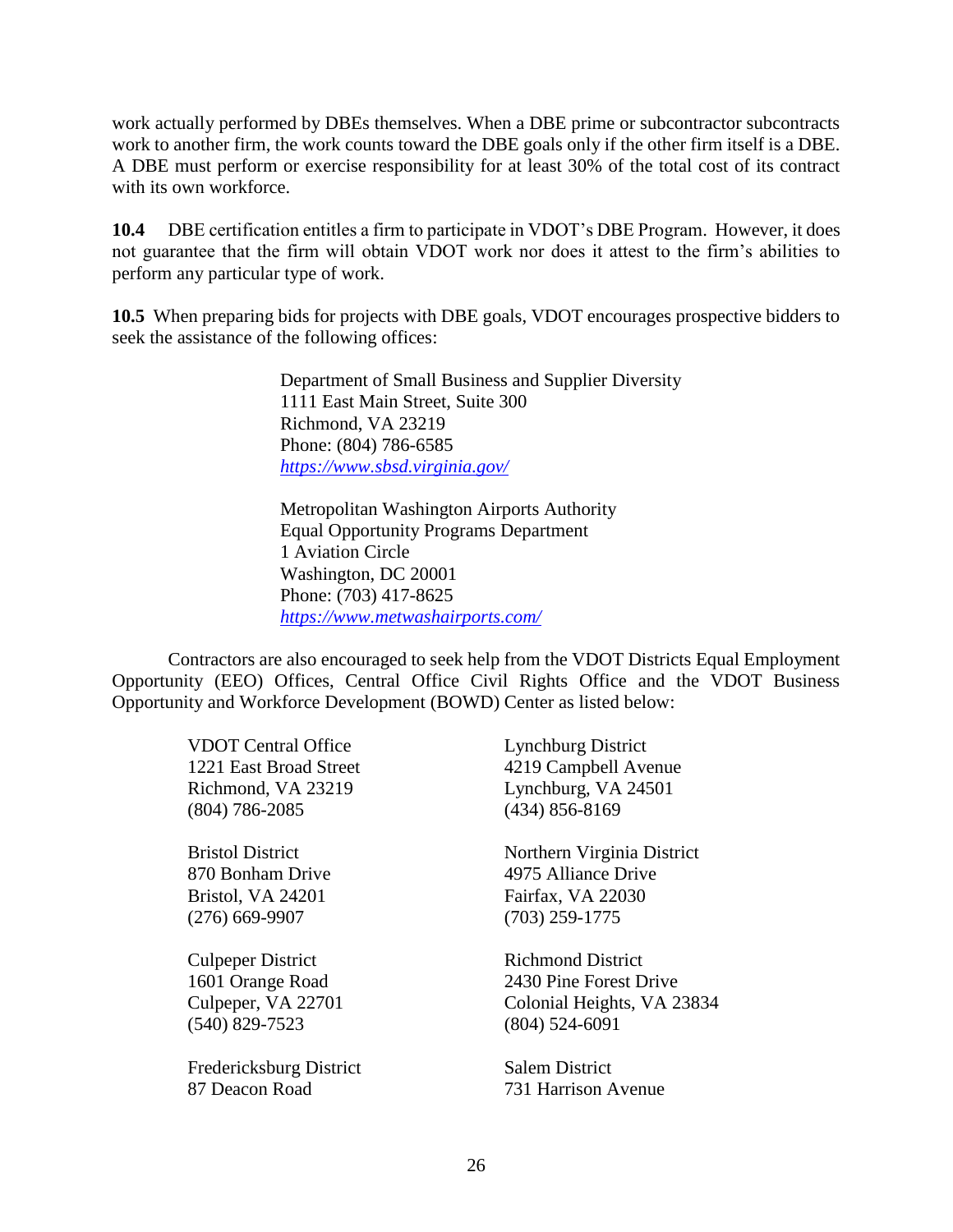Fredericksburg, VA 22405 Salem, VA 24153 (540) 899-4562 (540) 387-5453

Hampton Roads District Staunton District 7511 Burbage Drive 811 Commerce Road Suffolk, VA 23435 Staunton, VA 24401 (757) 956-3000 (540) 332-7888

BOWD 1602 Rolling Hills Drive Suite 110 Richmond, VA 23229 Phone: (804) 662-9555

The following informational websites may also be of assistance:

## *[www.virginiadot.org/business/bu\\_bizDev.asp](http://www.virginiadot.org/business/bu_bizDev.asp)*

*[www.virginiadot.org/business/bu-civil-rights-home.asp](http://www.virginiadot.org/business/bu-civil-rights-home.asp)*

**10.6** The I-64 HREL Segment 1 Project has federal funding. In accordance with the Governor's Executive Order No. 20, VDOT requires a utilization of Small, Women and Minority (SWaM) Businesses to participate in the performance of state funded projects. VDOT also encourages the utilization of SWaM Firms to participate in the performance of federally funded projects. A list of Department of Small Business and Supplier Diversity (SBSD) certified SWaM firms is maintained on the SBSD web site (*[www.sbsd.virginia.gov/](http://www.sbsd.virginia.gov/)*) under the SWaM Vendor Directory link. Offerors are encouraged to take all necessary and reasonable steps to ensure that SWaM firms have the maximum opportunity to compete for and perform services in the design-build contract. If the Offeror intends to subcontract a portion of the services on the Project, the Offeror is encouraged to seek out and consider SWaM firms as potential subconsultants. The Offeror is encouraged to contact SWaM firms to solicit their interest, capability and qualifications. Any agreement between an Offeror and a SWaM firm whereby the SWaM firm promises not to provide services to other Offerors is prohibited.

# <span id="page-26-0"></span>**11.0 MISCELLANEOUS**

#### <span id="page-26-1"></span>**11.1 Requirement to Keep Team Intact**

The team proposed by Offeror, including but not limited to the Offeror's organizational structure, Lead Contractor, the Lead Designer, Key Personnel, Sub-Contractor and/or Sub-Consultant and other individuals identified pursuant to Section 3.3, shall remain on the Offeror's team for the duration of the procurement process and, if the Offeror is awarded the Design-Build Contract, the duration of the Design-Build Contract. The Offeror shall not change or substitute any Key Personnel except due to voluntary or involuntary termination of employment, retirement, death, disability, incapacity, or as otherwise approved by the Department. Any proposed change of Key Personnel must be submitted in writing to VDOT's POC, who, in his/her sole discretion,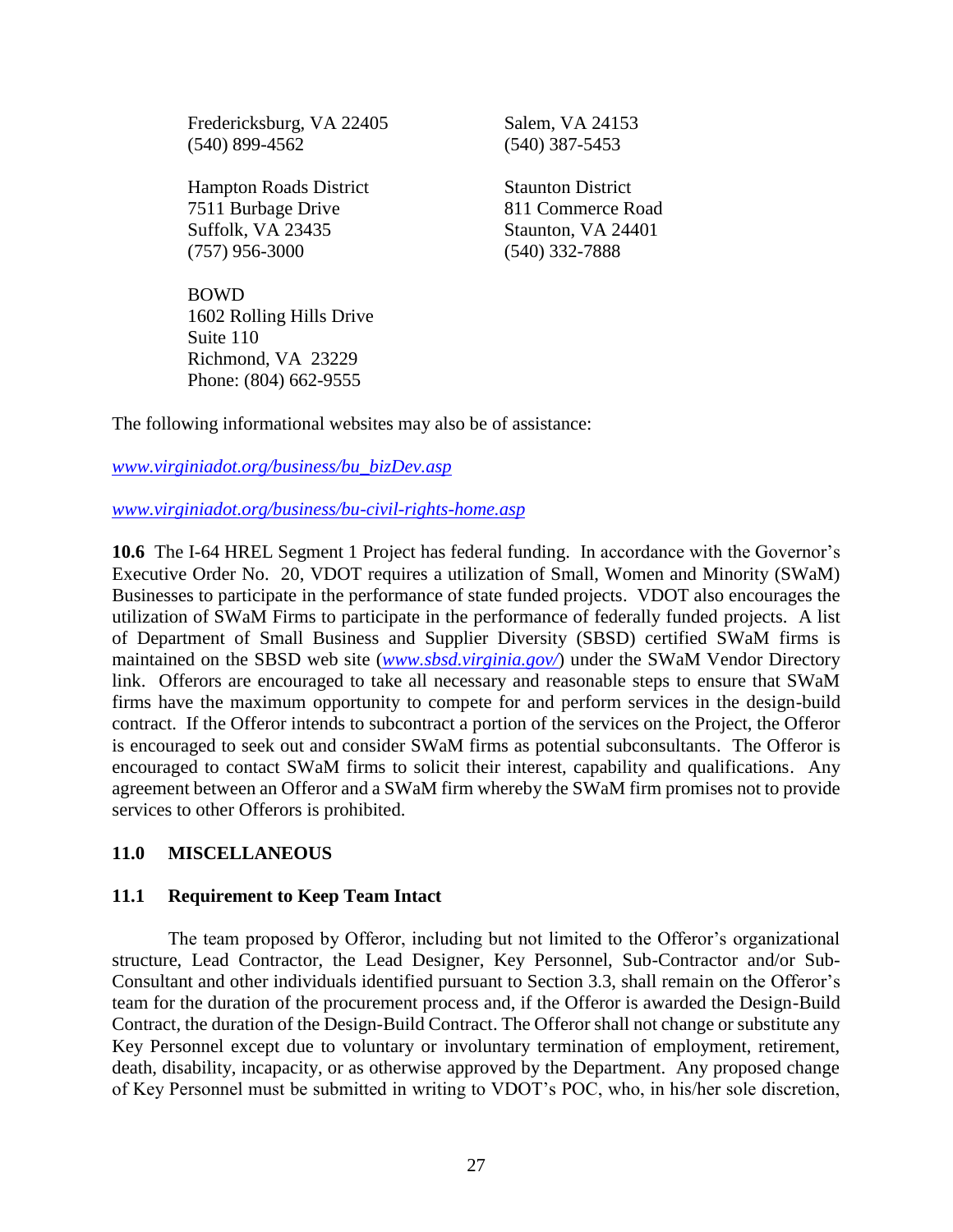will determine whether to authorize a change. Unauthorized changes to the Offeror's team at any time during the procurement process may result in the elimination of the Offeror from further consideration. Job duties and responsibilities of Key Personnel shall not be delegated to others for the duration of the Contract.

# <span id="page-27-0"></span>**11.2 Conflict of Interest**

**11.2.1** Implementation guidelines for VDOT's policy on organizational conflicts of interest relating to Design-Build procurement are documented in the Alternative Project Delivery Division IIM-APD-2.2

[http://www.virginiadot.org/business/design-build.asp\)](http://www.virginiadot.org/business/design-build.asp)

**11.2.2** Each Offeror shall require its proposed team members to identify potential conflicts of interest or a real or perceived competitive advantage relative to this procurement. Offerors are notified that prior or existing contractual obligations between a company and a federal or state agency relative to the Project or VDOT's Design-Build program may present a conflict of interest or a competitive advantage. If a potential conflict of interest or competitive advantage is identified, the Offeror shall submit in writing the pertinent information to VDOT's POC.

**11.2.3** VDOT, in its sole discretion, will make a determination relative to potential organizational conflicts of interest or a real or perceived competitive advantage, and its ability to mitigate such a conflict. An organization determined to have a conflict of interest or competitive advantage relative to this procurement that cannot be mitigated, shall not be allowed to participate as a Design-Build team member for the Project. Failure to abide by VDOT's determination in this matter may result in a proposal being declared non-responsive.

**11.2.4** Conflicts of interest and a real or perceived competitive advantage are described in state and federal law, and may include, but are not limited to the following situations:

- .1 An organization or individual hired by VDOT to provide assistance in development of instructions to Offerors or evaluation criteria for the Project.
- .2 An organization or individual hired by VDOT to provide assistance in development of instructions to Offerors or evaluation criteria as part of the programmatic guidance or procurement documents for VDOT's Design-Build program, and as a result has a unique competitive advantage relative to the Project.
- .3 An organization or individual with a present or former contract with VDOT to prepare planning, environmental, engineering, or technical work product for the Project, and has a potential competitive advantage because such work product is not available to all potential Offerors in a timely manner prior to the procurement process.
- .4 An organization or individual with a present contract with VDOT to provide assistance in Design-Build contract administration for the Project.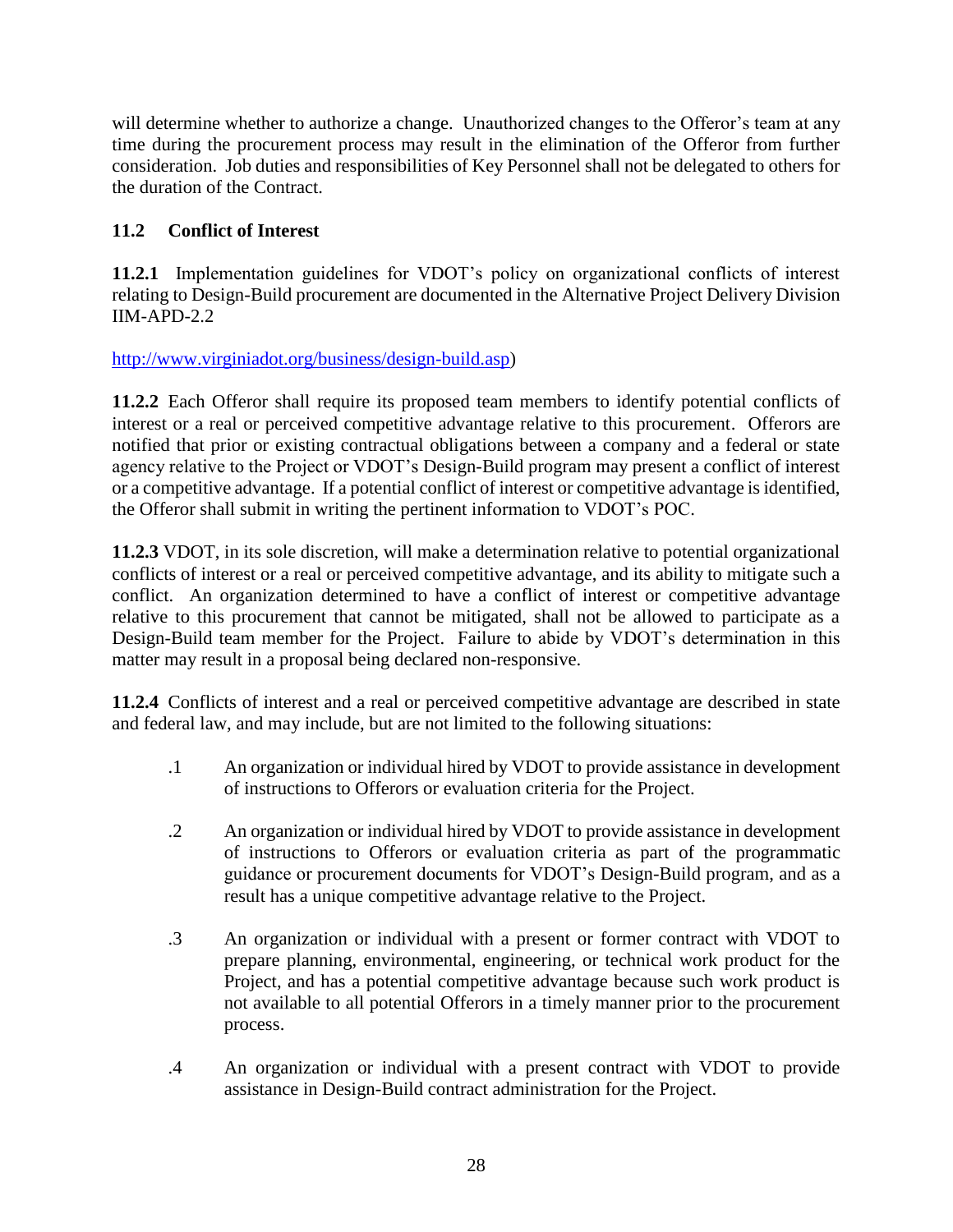**11.2.5** VDOT reserves the right, in its sole discretion, to make determinations relative to potential conflicts of interest on a project specific basis.

**11.2.6** VDOT may, in its sole discretion, determine that a conflict of interest or a real or perceived competitive advantage may be mitigated by disclosing all or a portion of the work product produced by the organization or individual subject to review under this Section. If documents have been designated as proprietary by Virginia law, the Offeror will be given the opportunity to waive this protection from disclosure. If an Offeror elects not to disclose, then the Offeror may be declared non-responsive.

**11.2.7** The firms (including their subsidiaries and affiliated companies) listed below will not be allowed to participate as a Design-Build team member due to a conflict of interest.

- AECOM
- Arcadis U.S., Inc.
- HDR, Inc.
- Johnson, Mirmiran & Thompson, Inc.
- Kimley Horn & Associates
- NXL, a division of [Century Engineering, Inc.](https://www.centuryeng.com/)
- Reynolds, Smith and Hills, Inc. (RS&H, Inc.)
- Rummel, Klepper & Kahl, LLP
- On Point Transportation PR
- Volkert
- Woolpert, Inc.
- WSP USA

Any SOQs received in violation of this requirement will be rejected.

# <span id="page-28-0"></span>**11.3 Ethics in Public Contracting Act**

VDOT may, in its sole discretion, disqualify the Offeror from further consideration for the award of the Design-Build Contract if it is found after due notice and examination by VDOT that there is a violation of the Ethics in Public Contracting Act, Section 2.2-4367 of the Virginia Code, or any similar statute involving the Offeror in the procurement of the contract.

# <span id="page-28-1"></span>**11.4 Virginia Freedom of Information Act**

**11.4.1** All SOQs submitted to VDOT become the property of VDOT and are subject to the disclosure requirements of 2.2-4342 of the Virginia Public Procurement Act and the Virginia Freedom of Information Act (FOIA) (2.2—3700 et seq. of the *Code of Virginia*). Offerors are advised to familiarize themselves with the provisions of each Act referenced herein to ensure that documents identified as confidential will not be subject to disclosure under FOIA. In no event shall the Commonwealth, the Commonwealth Transportation Commissioner, or VDOT be liable to an Offeror for the disclosure of all or a portion of a SOQ submitted pursuant to this request not properly identified as confidential.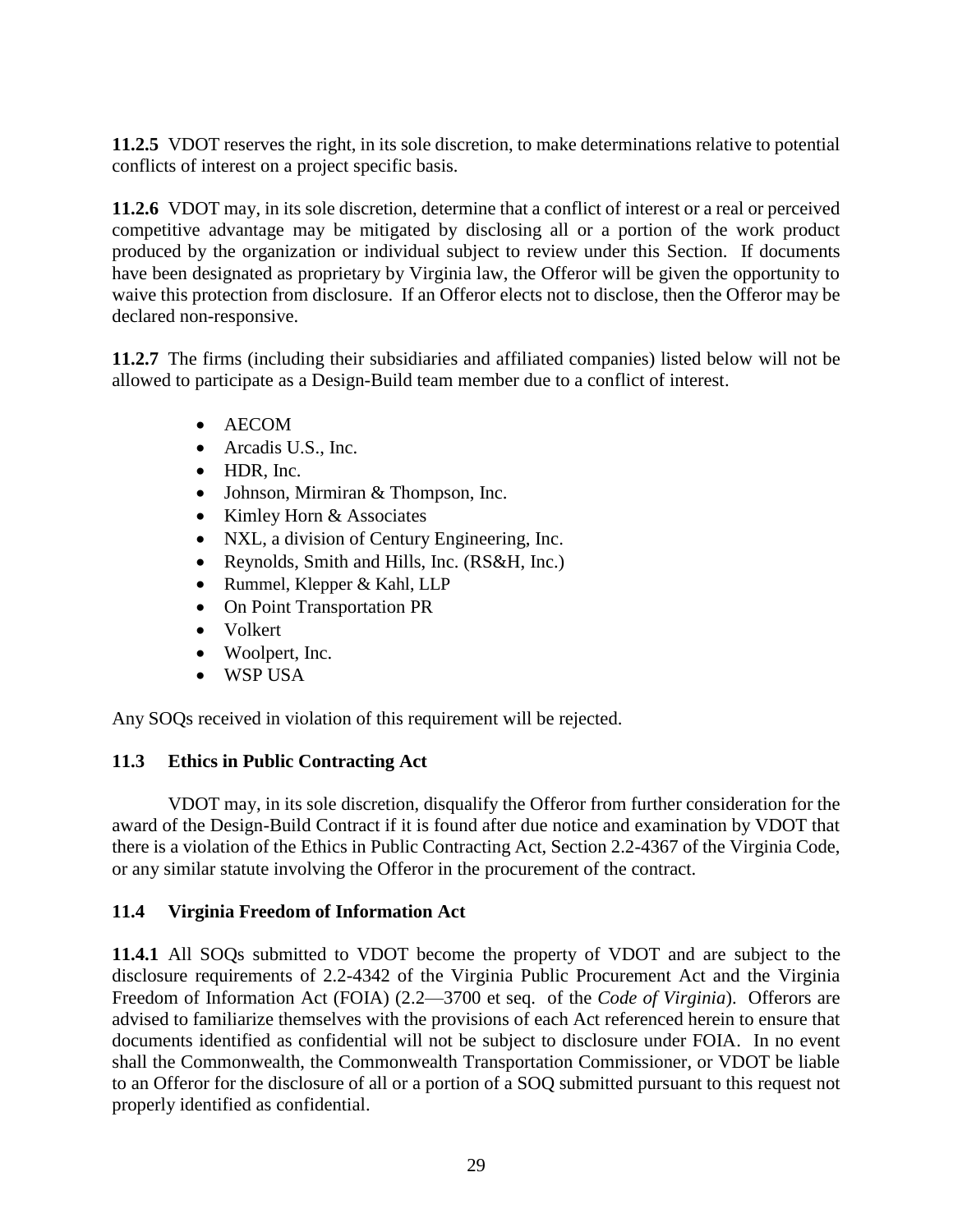**11.4.2** If a responding Offeror has special concerns about information that it desires to make available to VDOT but that it believes constitutes a trade secret, proprietary information, or other confidential information exempted from disclosure, such responding Offeror should specifically and conspicuously designate that information as such in its SOQ and state in writing why protection of that information is needed. The Offeror should make a written request to VDOT's POC. The written request shall:

- .1 Invoke such exemption upon the submission of the materials for which protection is sought.
- .2 Identify the specific data or other materials for which the protection is sought.
- .3 State the reasons why the protection is necessary.
- .4 Indicate that a similar process with the appropriate officials of the affected local jurisdictions is or will be conducted. Failure to take such precautions prior to submission of a SOQ may subject confidential information to disclosure under the Virginia FOIA.

**11.4.3** Blanket designations that do not identify the specific information shall not be acceptable and may be cause for VDOT to treat the entire SOQ as public information. Nothing contained in this provision shall modify or amend requirements and obligations imposed on VDOT by applicable law, and the applicable law(s) shall control in the event of a conflict between the procedures described above and any applicable law(s).

**11.4.4** In the event VDOT receives a request for public disclosure of all or any portion of a SOQ identified as confidential, VDOT will attempt to notify the Offeror of the request, providing an opportunity for such Offeror to assert, in writing, claimed exemptions under the FOIA or other Virginia law. VDOT will come to its own determination whether or not the requested materials are exempt from disclosure. In the event VDOT elects to disclose the requested materials, it will provide the Offeror advance notice of its intent to disclose.

**11.4.5** Because of the confidential nature of the evaluation and negotiation process associated with this Project, and to preserve the propriety of each Offeror's SOQ, it is VDOT's intention, subject to applicable law, not to consider a request for disclosure until after VDOT's issuance of a Notice of Intent to Award. Offerors are on notice that once a Design-Build Contract is executed, some or all of the information submitted in the SOQ may lose its protection under the applicable Virginia law.

# <span id="page-29-0"></span>**11.5 Compliance with the Law in Virginia**

Failure to comply with the law with regard to those legal requirements in Virginia (whether federal or state) regarding an Offeror's ability to lawfully offer and perform any services proposed or related to the Project may render an Offeror's SOQ submittal or RFP submittal, in the sole and reasonable discretion of VDOT, non-responsive and/or non-responsible, and in that event an